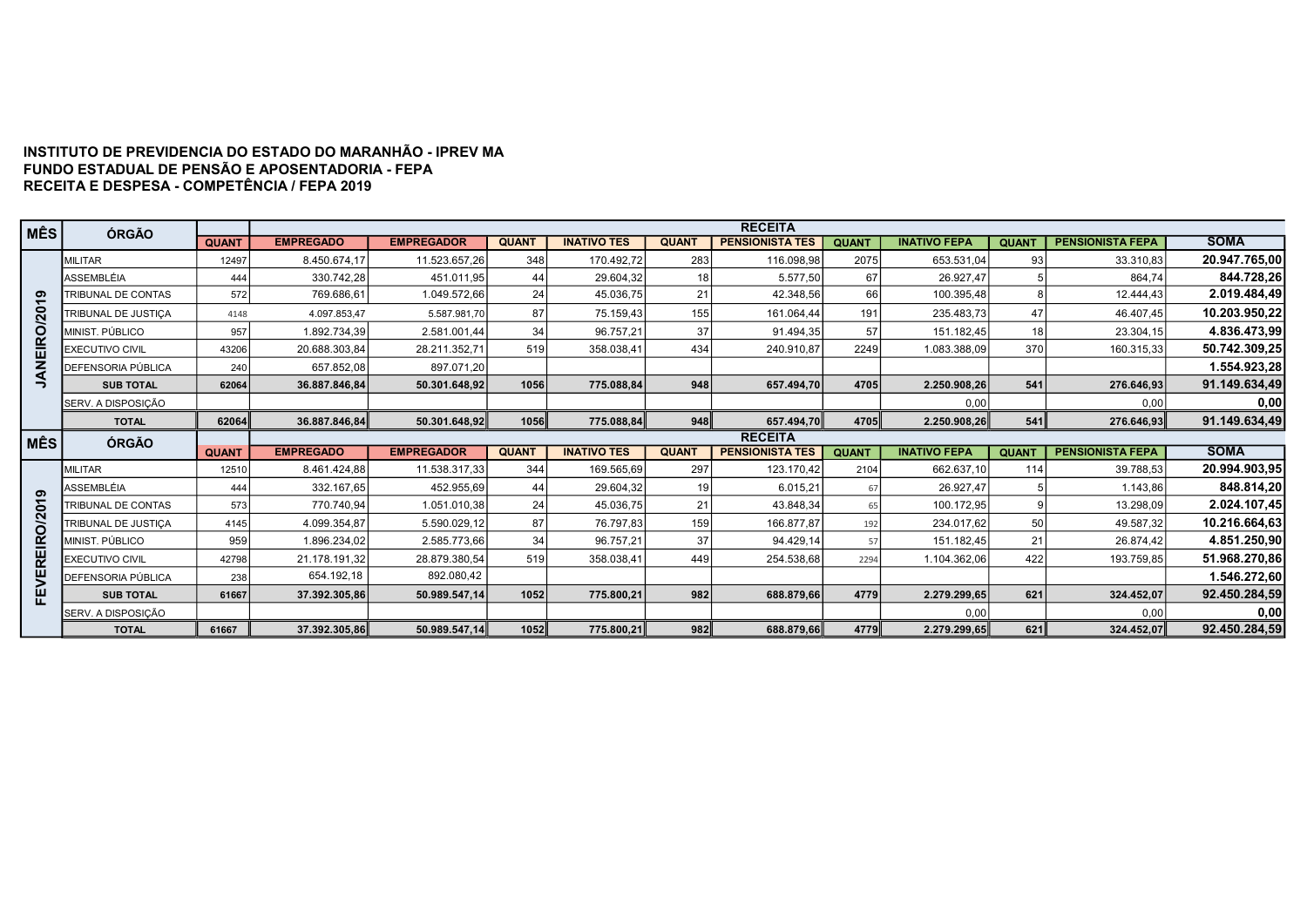| <b>MÊS</b>    | <b>ÓRGÃO</b>               |              |                  |                   |              |                    |              | <b>RECEITA</b>         |              |                     |                 |                         |               |
|---------------|----------------------------|--------------|------------------|-------------------|--------------|--------------------|--------------|------------------------|--------------|---------------------|-----------------|-------------------------|---------------|
|               |                            | <b>QUANT</b> | <b>EMPREGADO</b> | <b>EMPREGADOR</b> | <b>QUANT</b> | <b>INATIVO TES</b> | <b>QUANT</b> | <b>PENSIONISTA TES</b> | <b>QUANT</b> | <b>INATIVO FEPA</b> | <b>QUANT</b>    | <b>PENSIONISTA FEPA</b> | <b>SOMA</b>   |
|               | <b>MILITAR</b>             | 12493        | 8.467.412,93     | 11.546.482,83     | 343          | 169.301,98         | 291          | 119.263,66             | 2129         | 672.218,14          | 100             | 36.902.48               | 21.011.582,02 |
|               | <b>ASSEMBLÉIA</b>          | 439          | 329.150,91       | 448.841,97        | 43           | 28.848,69          | 18           | 5.791,64               | 70           | 27.440,94           |                 | 1.004,30                | 841.078,45    |
| ග             | TRIBUNAL DE CONTAS         | 573          | 771.433,22       | 1.051.954,40      | 24           | 45.036,75          | 21           | 43.098,45              | 65           | 100.137,65          |                 | 12.863,93               | 2.024.524,40  |
| $\div$        | <b>TRIBUNAL DE JUSTICA</b> | 4141         | 4.100.879,90     | 5.592.108.69      | 87           | 75.978.63          | 157          | 163.952,27             | 193          | 237.073.38          | 49              | 48.833.21               | 10.218.826,08 |
| <b>RCO/20</b> | MINIST. PÚBLICO            | 955          | 1.895.320,52     | 2.584.527,98      | 34           | 96.757,21          | 37           | 92.961,75              | 57           | 151.182,45          | 20 <sub>1</sub> | 25.863,17               | 4.846.613,08  |
|               | <b>EXECUTIVO CIVIL</b>     | 42685        | 21.584.107,84    | 29.432.902,32     | 517          | 403.504,78         | 455          | 285.639,91             | 2314         | 1.198.677,78        | 407             | 193.539,35              | 53.098.371,98 |
| ⋖<br>Σ        | DEFENSORIA PÚBLICA         | 238          | 654.200,24       | 892.091.41        |              |                    |              |                        |              |                     |                 |                         | 1.546.291,65  |
|               | <b>SUB TOTAL</b>           | 61524        | 37.802.505,56    | 51.548.909,60     | 1048         | 819.428.04         | 979          | 710.707,68             | 4828         | 2.386.730,34        | 590             | 319.006,44              | 93.587.287,66 |
|               | SERV. A DISPOSIÇÃO         |              |                  |                   |              |                    |              |                        |              | 0.00                |                 | 0.00                    | 0,00          |
|               | <b>TOTAL</b>               | 61524        | 37.802.505,56    | 51.548.909,60     | 1048         | 819.428,04         | 979          | 710.707,68             | 4828         | 2.386.730,34        | 407             | 319.006,44              | 93.587.287,66 |
| <b>MÊS</b>    | ÓRGÃO                      |              |                  |                   |              |                    |              | <b>RECEITA</b>         |              |                     |                 |                         |               |
|               |                            | <b>QUANT</b> | <b>EMPREGADO</b> | <b>EMPREGADOR</b> | <b>QUANT</b> | <b>INATIVO TES</b> | <b>QUANT</b> | <b>PENSIONISTA TES</b> | <b>QUANT</b> | <b>INATIVO FEPA</b> | <b>QUANT</b>    | <b>PENSIONISTA FEPA</b> | <b>SOMA</b>   |
|               | <b>MILITAR</b>             | 12478        | 8.471.536,57     | 11.552.105,98     | 342          | 169.136,29         | 289          | 121.167,52             | 2130         | 670.624,10          | 104             | 37.429,01               | 21.021.999,47 |
|               | ASSEMBLÉIA                 | 438          | 327.903,75       | 447.141,33        | 42           | 28.819,15          | 18           | 5.791,64               | 70           | 27.440,94           |                 | 1.004,30                | 838.101,11    |
|               | TRIBUNAL DE CONTAS         | 577          | 835.316,27       | 1.139.067,64      | 24           | 45.262,81          | 21           | 43.098,45              | 65           | 103.482,67          |                 | 12.863.93               | 2.179.091,77  |
| ၈             | <b>TRIBUNAL DE JUSTICA</b> | 4144         | 4.108.797,96     | 5.602.906.03      | 87           | 75.978.63          | 157          | 163.952.27             | 193          | 237.073.38          | 50              | 56.551.17               | 10.245.259,44 |
| /201          | MINIST, PÚBLICO            | 956          | 1.896.770.81     | 2.586.505.65      | 34           | 96.757.21          | 37           | 92.961,75              | 56           | 147.923.94          | 19              | 23.889.96               | 4.844.809,32  |
| ABRI          | <b>EXECUTIVO CIVIL</b>     | 42315        | 21.469.374,65    | 29.276.447,45     | 513          | 425.337,57         | 452          | 295.521,91             | 2386         | 1.273.647,88        | 417             | 203.362,60              | 52.943.692,06 |
|               | DEFENSORIA PÚBLICA         | 236          | 653.765,20       | 891.498,18        |              |                    |              |                        |              |                     |                 |                         | 1.545.263,38  |
|               | <b>SUB TOTAL</b>           | 61144        | 37.763.465.21    | 51.495.672,26     | 1042         | 841.291,66         | 974          | 722.493,54             | 4900         | 2.460.192,91        | 604             | 335.100,97              | 93.618.216,55 |
|               | SERV. A DISPOSIÇÃO         |              |                  |                   |              |                    |              |                        |              | 0,00                |                 | 0,00                    | 0,00          |
|               | <b>TOTAL</b>               | 61144        | 37.763.465,21    | 51.495.672,26     | 1042         | 841.291,66         | 974          | 722.493,54             | 4900         | 2.460.192,91        | 604             | 335.100,97              | 93.618.216,55 |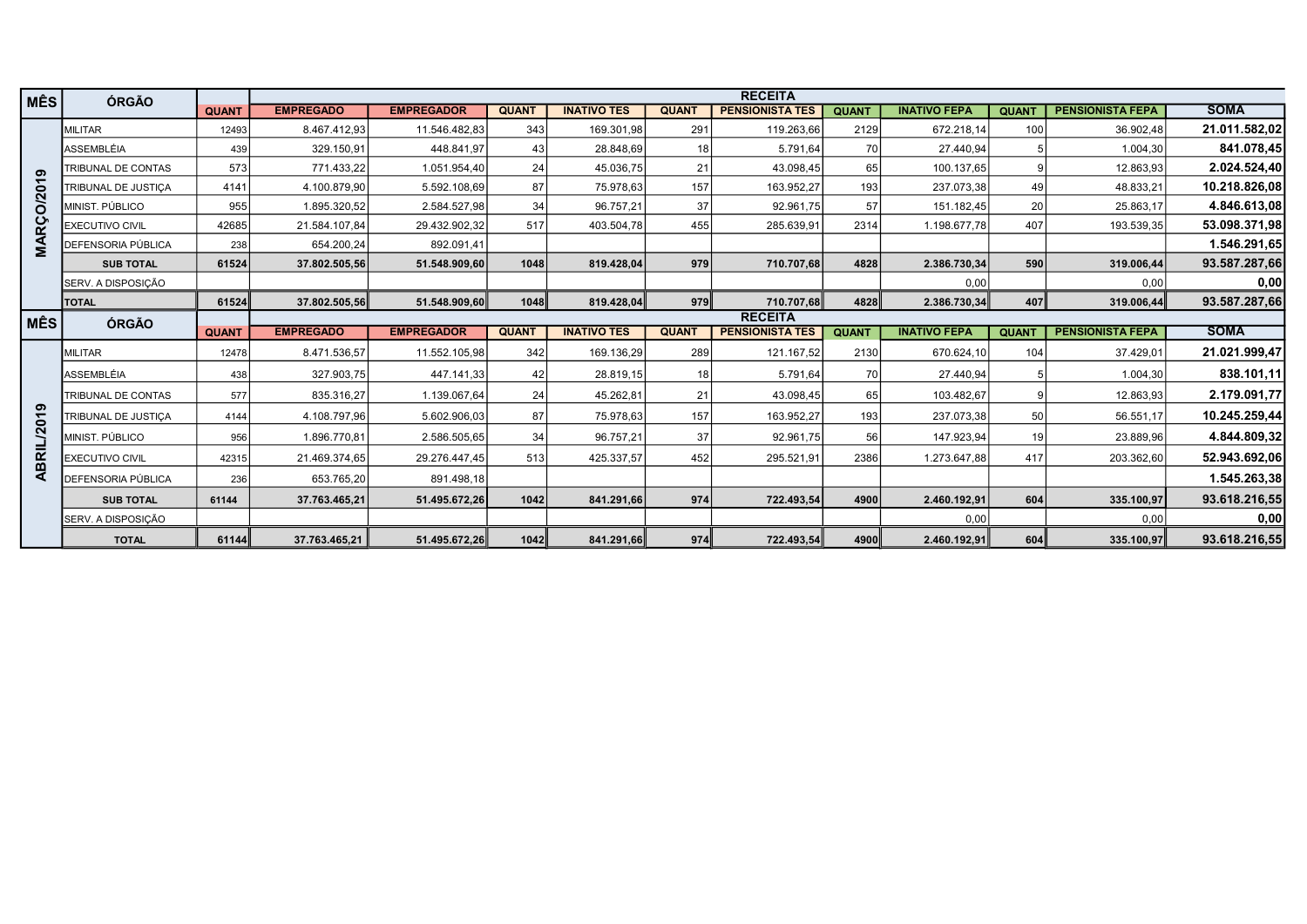| <b>MÊS</b>               | <b>ÓRGÃO</b>              |              |                  |                   |              |                    |                 | <b>RECEITA</b>         |              |                     |              |                         |               |
|--------------------------|---------------------------|--------------|------------------|-------------------|--------------|--------------------|-----------------|------------------------|--------------|---------------------|--------------|-------------------------|---------------|
|                          |                           | <b>QUANT</b> | <b>EMPREGADO</b> | <b>EMPREGADOR</b> | <b>QUANT</b> | <b>INATIVO TES</b> | <b>QUANT</b>    | <b>PENSIONISTA TES</b> | <b>QUANT</b> | <b>INATIVO FEPA</b> | <b>QUANT</b> | <b>PENSIONISTA FEPA</b> | <b>SOMA</b>   |
|                          | <b>IMILITAR</b>           | 12577        | 8.569.674,19     | 11.685.930,01     | 342          | 169.136,29         | 286             | 118.122,66             | 2124         | 669.528,78          | 103          | 36.112,02               | 21.248.503,95 |
|                          | <b>ASSEMBLÉIA</b>         | 434          | 327.553,88       | 446.664,27        | 42           | 28.819,15          | 18 <sup>1</sup> | 5.791,64               | 71           | 27.558,12           |              | 1.004,30                | 837.391,36    |
|                          | TRIBUNAL DE CONTAS        | 567          | 802.452,70       | 1.094.253,71      | 24           | 45.262,81          | 21              | 43.098,45              | 66           | 105.796,64          |              | 12.863,93               | 2.103.728,24  |
|                          | TRIBUNAL DE JUSTIÇA       | 4142         | 4.123.108,69     | 5.622.420,66      | 85           | 74.838,97          | 156             | 163.761,83             | 193          | 235.693,13          | 49           | 48.083,20               | 10.267.906,48 |
| AIO/2019                 | MINIST. PÚBLICO           | 955          | 1.898.965,92     | 2.589.498,98      | 34           | 96.757,21          | 37              | 92.961,75              | 56           | 147.923,94          | 19           | 23.889,96               | 4.849.997,76  |
|                          | <b>EXECUTIVO CIVIL</b>    | 42379        | 21.290.548,15    | 29.032.592,96     | 513          | 413.841,70         | 446             | 287.123,38             | 2382         | 1.252.226,21        | 407          | 186.123,77              | 52.462.456,17 |
| Σ                        | DEFENSORIA PÚBLICA        | 235          | 649.858,66       | 886.171,08        |              |                    |                 |                        |              |                     |              |                         | 1.536.029,74  |
|                          | <b>SUB TOTAL</b>          | 61289        | 37.662.162,19    | 51.357.531,67     | 1040         | 828.656,13         | 964             | 710.859,71             | 4892         | 2.438.726,82        | 592          | 308.077,18              | 93.306.013,70 |
|                          | SERV. A DISPOSIÇÃO        |              |                  |                   |              |                    |                 |                        |              | 0,00                |              | 0,00                    | 0,00          |
|                          | <b>TOTAL</b>              | 61289        | 37.662.162,19    | 51.357.531,67     | 1040         | 828.656,13         | 964             | 710.859,71             | 4892         | 2.438.726,82        | 592          | 308.077,18              | 93.306.013,70 |
| MÊS                      | ÓRGÃO                     |              |                  |                   |              |                    |                 | <b>RECEITA</b>         |              |                     |              |                         |               |
|                          |                           | <b>QUANT</b> | <b>EMPREGADO</b> | <b>EMPREGADOR</b> | <b>QUANT</b> | <b>INATIVO TES</b> | <b>QUANT</b>    | <b>PENSIONISTA TES</b> | <b>QUANT</b> | <b>INATIVO FEPA</b> | <b>QUANT</b> | <b>PENSIONISTA FEPA</b> | <b>SOMA</b>   |
|                          | <b>MILITAR</b>            |              |                  |                   |              |                    |                 |                        |              |                     |              |                         | 0,00          |
|                          | <b>ASSEMBLÉIA</b>         |              |                  |                   |              |                    |                 |                        |              |                     |              |                         | 0,00          |
|                          | TRIBUNAL DE CONTAS        |              |                  |                   |              |                    |                 |                        |              |                     |              |                         | 0,00          |
| စာ                       | TRIBUNAL DE JUSTICA       |              |                  |                   |              |                    |                 |                        |              |                     |              |                         | 0,00          |
| 201                      | MINIST. PÚBLICO           |              |                  |                   |              |                    |                 |                        |              |                     |              |                         | 0,00          |
| ွိ                       | <b>EXECUTIVO CIVIL</b>    |              |                  |                   |              |                    |                 |                        |              |                     |              |                         | 0,00          |
| $\overline{\phantom{0}}$ | <b>DEFENSORIA PÚBLICA</b> |              |                  |                   |              |                    |                 |                        |              |                     |              |                         | 0,00          |
|                          | <b>SUB TOTAL</b>          | $\mathbf{0}$ | 0,00             | 0,00              |              | 0,00               |                 | 0,00                   |              | 0,00                |              | 0,00                    | 0,00          |
|                          | SERV. A DISPOSIÇÃO        |              |                  |                   |              |                    |                 |                        |              |                     |              |                         | 0,00          |
|                          | <b>TOTAL</b>              |              | 0,00             | 0,00              |              | 0,00               |                 | 0,00                   |              | 0,00                |              | 0,00                    | 0,00          |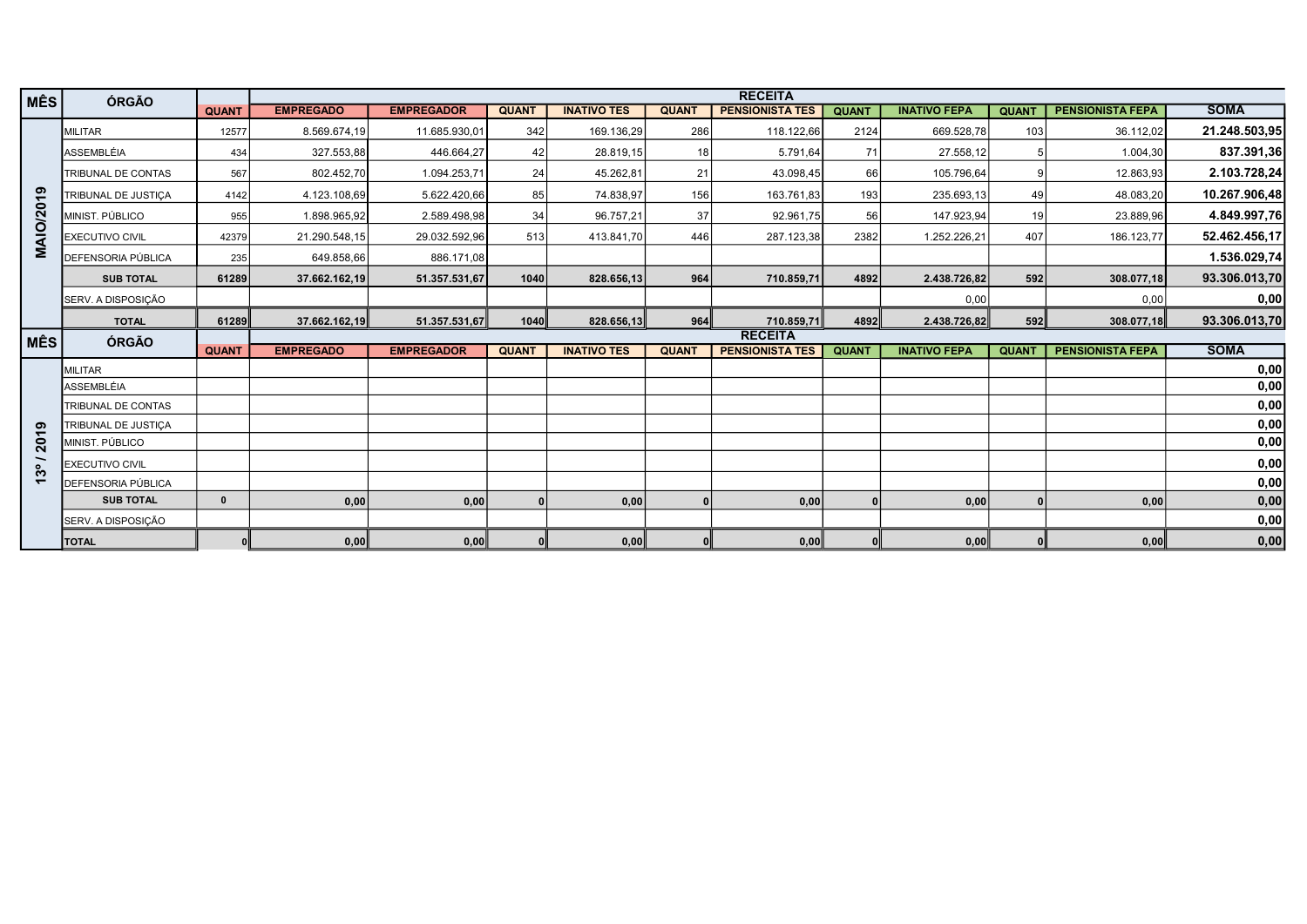| MÊS            | <b>ÓRGÃO</b>               |              |                  |                   |              |                    |              | <b>RECEITA</b>         |              |                     |              |                         |                                                                              |
|----------------|----------------------------|--------------|------------------|-------------------|--------------|--------------------|--------------|------------------------|--------------|---------------------|--------------|-------------------------|------------------------------------------------------------------------------|
|                |                            | <b>QUANT</b> | <b>EMPREGADO</b> | <b>EMPREGADOR</b> | <b>QUANT</b> | <b>INATIVO TES</b> | <b>QUANT</b> | <b>PENSIONISTA TES</b> | <b>QUANT</b> | <b>INATIVO FEPA</b> | <b>QUANT</b> | <b>PENSIONISTA FEPA</b> | <b>SOMA</b>                                                                  |
|                | <b>IMILITAR</b>            | 12577        | 8.547.507,60     | 11.655.702,95     | 340          | 168.357,13         | 291          | 121.567,01             | 2122         | 669.704,42          | <b>115</b>   | 56.459,73               | 21.219.298,84                                                                |
|                | <b>ASSEMBLÉIA</b>          | 434          | 328.635,09       | 448.138,62        | 42           | 28.819,15          | 18 I         | 5.791,64               | 71           | 27.558,12           |              | 1.851,58                | 840.794,20                                                                   |
|                | TRIBUNAL DE CONTAS         | 574          | 806.449,19       | 1.099.703,47      | 24           | 45.262,81          | 21           | 43.098,45              | 67           | 107.429,49          |              | 12.863,93               | 2.114.807,34                                                                 |
| ၈              | TRIBUNAL DE JUSTICA        | 4110         | 4.133.908,43     | 5.637.147,55      | 85           | 74.838,97          | 154          | 163.118,33             | 194          | 238.878,31          | 50           | 53.014,40               | 10.300.905,99                                                                |
| <b>NHO/201</b> | MINIST, PÚBLICO            | 957          | 1.895.419,49     | 2.584.662.94      | 34           | 96.757,21          | 36           | 90.345,58              | 57           | 150.987.41          | 19           | 23.889,96               | 4.842.062,59                                                                 |
|                | <b>EXECUTIVO CIVIL</b>     | 42337        | 21.213.035,95    | 28.926.894,40     | 516          | 412.710.48         | 447          | 291.830,21             | 2406         | 1.295.158,23        | 426          | 221.005,31              | 52.360.634,58                                                                |
| ₹              | <b>DEFENSORIA PÚBLICA</b>  | 235          | 649.858,66       | 886.171,08        |              |                    |              |                        |              |                     |              |                         | 1.536.029,74                                                                 |
|                | <b>SUB TOTAL</b>           | 61224        | 37.574.814,41    | 51.238.421,01     | 1041         | 826.745,75         | 967          | 715.751,22             | 4917         | 2.489.715,98        | 625          | 369.084,91              | 93.214.533,28                                                                |
|                | SERV. A DISPOSIÇÃO         |              |                  |                   |              |                    |              |                        |              | 0,00                |              | 0.00                    | 0,00                                                                         |
|                | <b>TOTAL</b>               | 61224        | 37.574.814,41    | 51.238.421,01     | 1041         | 826.745,75         | 967          | 715.751,22             | 4917         | 2.489.716           | 625          | 369.084,91              | 93.214.533,28                                                                |
|                |                            |              |                  |                   |              |                    |              |                        |              |                     |              |                         |                                                                              |
|                |                            |              |                  |                   |              |                    |              | <b>RECEITA</b>         |              |                     |              |                         |                                                                              |
| MÊS            | ÓRGÃO                      | <b>QUANT</b> | <b>EMPREGADO</b> | <b>EMPREGADOR</b> | <b>QUANT</b> | <b>INATIVO TES</b> | <b>QUANT</b> | <b>PENSIONISTA TES</b> | <b>QUANT</b> | <b>INATIVO FEPA</b> | <b>QUANT</b> | <b>PENSIONISTA FEPA</b> | <b>SOMA</b>                                                                  |
|                | MILITAR                    | 12562        | 8.595.774,54     | 11.721.521,30     | 338          | 168.015,97         | 293          | 125.616,79             | 2157         | 678.713,39          | 117          | 44.051,59               |                                                                              |
|                | <b>ASSEMBLÉIA</b>          | 434          | 328.572,94       | 448.054,70        | 41           | 28.234,47          | 18           | 5.791,64               | 70           | 27.440.95           |              | 1.899,72                |                                                                              |
|                | <b>TRIBUNAL DE CONTAS</b>  | 565          | 806.122,91       | 1.099.258,54      | 24           | 45.262,82          | 21           | 43.098,45              | 67           | 106.787,16          |              | 12.863,93               |                                                                              |
|                | <b>TRIBUNAL DE JUSTICA</b> | 4145         | 4.148.753,25     | 5.657.390,49      | 83           | 73.835,75          | 154          | 161.833,65             | 194          | 236.339,11          | 50           | 50.227,63               |                                                                              |
|                | MINIST. PÚBLICO            | 954          | 1.894.828,38     | 2.583.856,88      | 34           | 96.757,21          | 36           | 90.345,58              | 57           | 150.987,42          | 19           | 23.889,96               | 21.333.693,58<br>839.994,42<br>2.113.393,81<br>10.328.379,88<br>4.840.665,43 |
| LHO/2019       | <b>EXECUTIVO CIVIL</b>     | 42261        | 21.169.334,10    | 28.867.301,24     | 511          | 409.853,88         | 443          | 284.990,76             | 2403         | 1.289.248,05        | 418          | 201.128,69              | 52.221.856,72                                                                |
| ₹              | <b>DEFENSORIA PÚBLICA</b>  | 233          | 646.342,38       | 881.376.15        |              |                    |              |                        |              |                     |              |                         | 1.527.718,53                                                                 |
|                | <b>SUB TOTAL</b>           | 61154        | 37.589.728,50    | 51.258.759,30     | 1031         | 821.960,10         | 965          | 711.676,87             | 4948         | 2.489.516,08        | 620          | 334.061,52              |                                                                              |
|                | SERV. A DISPOSIÇÃO         |              |                  |                   |              |                    |              |                        |              | 0,00                |              | 0,00                    | 93.205.702,37<br>0,00<br>93.205.702,37                                       |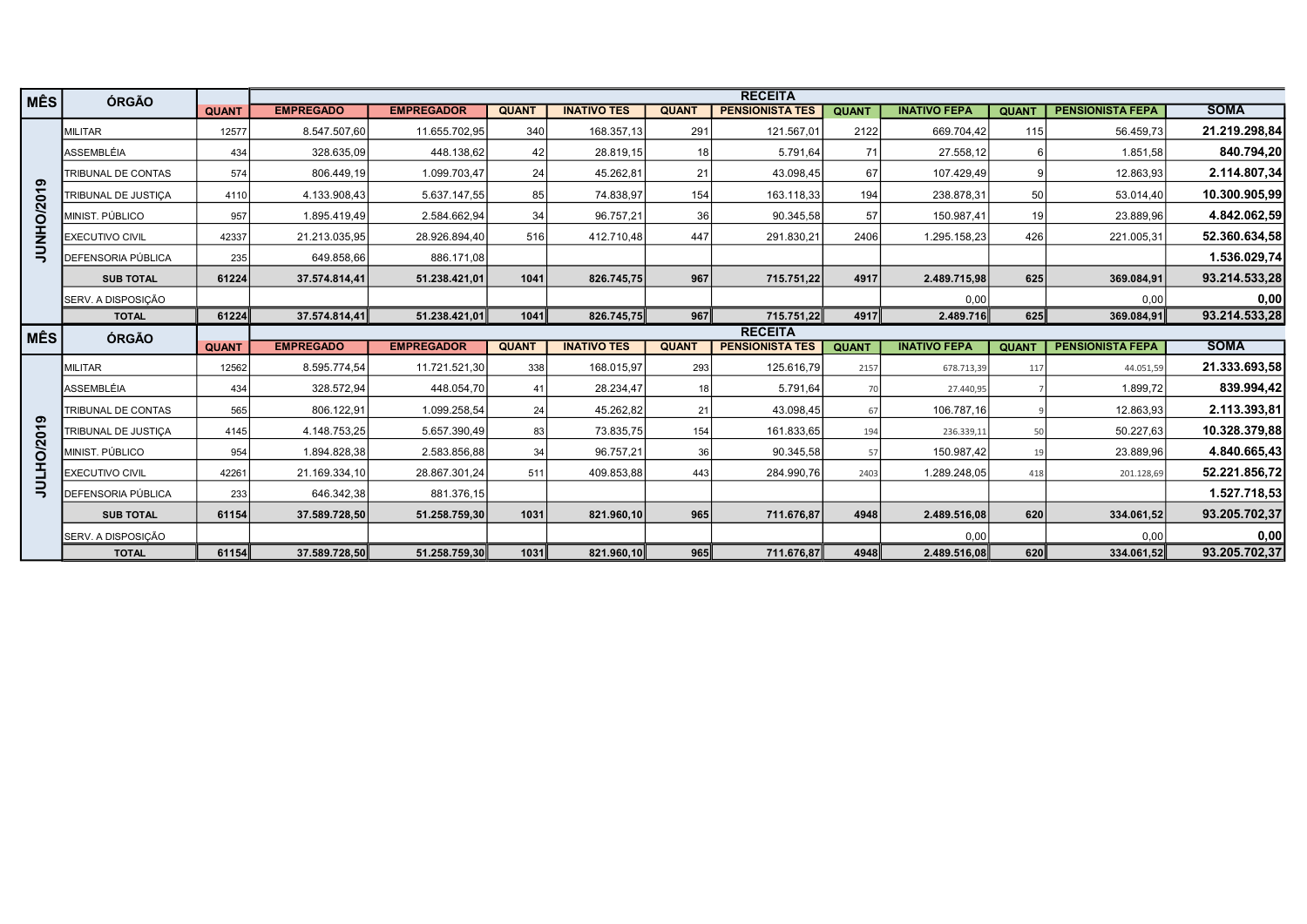| <b>MÊS</b>       | ÓRGÃO                     |              |                  |                   |              |                    |                 | <b>RECEITA</b>         |              |                     |                 |                         |               |
|------------------|---------------------------|--------------|------------------|-------------------|--------------|--------------------|-----------------|------------------------|--------------|---------------------|-----------------|-------------------------|---------------|
|                  |                           | <b>QUANT</b> | <b>EMPREGADO</b> | <b>EMPREGADOR</b> | <b>QUANT</b> | <b>INATIVO TES</b> | <b>QUANT</b>    | <b>PENSIONISTA TES</b> | <b>QUANT</b> | <b>INATIVO FEPA</b> | <b>QUANT</b>    | <b>PENSIONISTA FEPA</b> | <b>SOMA</b>   |
|                  | <b>MILITAR</b>            | 12592        | 8.615.943,08     | 11.749.023,48     | 338          | 166.724,18         | 294             | 125.617,02             | 2152         | 677.319,59          | 115             | 45.121,49               | 21.379.748,84 |
|                  | ASSEMBLÉIA                | 432          | 327.468,10       | 446.547,32        | 41           | 28.234,47          | 18              | 5.791,64               | 70           | 27.854,37           |                 | 1.106,77                | 837.002,67    |
| ග                | TRIBUNAL DE CONTAS        | 565          | 807.777,25       | 1.101.514,47      | 24           | 45.262,82          | 21              | 43.098,45              | 67           | 106.787,16          |                 | 12.863,93               | 2.117.304,08  |
|                  | TRIBUNAL DE JUSTICA       | 4141         | 4.156.144,49     | 5.667.469.44      | 83           | 73.835,75          | 154             | 161.833,65             | 196          | 242.280,76          | 50 <sub>1</sub> | 50.227,63               | 10.351.791,72 |
| GOSTO/201        | MINIST. PÚBLICO           | 951          | 1.891.018,24     | 2.578.661,24      | 34           | 96.757,21          | 36              | 90.345,58              | 59           | 155.113,22          | 19 <sup>1</sup> | 23.889,96               | 4.835.785,45  |
|                  | <b>EXECUTIVO CIVIL</b>    | 41989        | 21.122.359,99    | 28.803.245,40     | 507          | 403.787,60         | 444             | 285.705,95             | 2402         | 1.288.774,06        | 426             | 196.877,08              | 52.100.750,08 |
| ∢                | DEFENSORIA PÚBLICA        | 233          | 646.381,56       | 881.429,58        |              |                    |                 |                        |              |                     |                 |                         | 1.527.811,14  |
|                  | <b>SUB TOTAL</b>          | 60903        | 37.567.092,71    | 51.227.890,93     | 1027         | 814.602,03         | 967             | 712.392,29             | 4946         | 2.498.129,16        | 625             | 330.086,86              | 93.150.193,98 |
|                  | SERV. A DISPOSIÇÃO        |              |                  |                   |              |                    |                 |                        |              | 0,00                |                 | 0,00                    | 0,00          |
|                  | <b>TOTAL</b>              | 60903        | 37.567.092,71    | 51.227.890,93     | 1027         | 814.602,03         | 967             | 712.392,29             | 4946         | 2.498.129,16        | 625             | 330.086,86              | 93.150.193,98 |
|                  |                           |              |                  |                   |              |                    |                 |                        |              |                     |                 |                         |               |
|                  |                           |              |                  |                   |              |                    |                 | <b>RECEITA</b>         |              |                     |                 |                         |               |
| <b>MÊS</b>       | ÓRGÃO                     | <b>QUANT</b> | <b>EMPREGADO</b> | <b>EMPREGADOR</b> | <b>QUANT</b> | <b>INATIVO TES</b> | <b>QUANT</b>    | <b>PENSIONISTA TES</b> | <b>QUANT</b> | <b>INATIVO FEPA</b> | <b>QUANT</b>    | <b>PENSIONISTA FEPA</b> | <b>SOMA</b>   |
|                  | <b>MILITAR</b>            | 12588        | 8.621.688,13     | 11.756.857,65     | 342          | 173.283,13         | 294             | 125.829,30             | 2185         | 704.869,88          | 118             | 42.965,27               | 21.425.493,36 |
|                  | <b>ASSEMBLÉIA</b>         | 431          | 325.981,04       | 444.519,65        | 41           | 29.000,89          | 18 <sup>1</sup> | 5.791,64               | 70           | 28.405,53           |                 | 1.106,77                | 834.805,52    |
|                  | TRIBUNAL DE CONTAS        | 568          | 813.316,35       | 1.109.067,78      | 24           | 45.710,23          | 211             | 43.098,45              | 67           | 107.512,43          |                 | 12.863,93               | 2.131.569,17  |
|                  | TRIBUNAL DE JUSTICA       | 4139         | 4.156.200,46     | 5.667.545,76      | 86           | 81.591,00          | 153             | 164.211,66             | 200          | 247.094,25          | 51              | 53.256,15               | 10.369.899,28 |
|                  | MINIST. PÚBLICO           | 950          | 1.892.484,96     | 2.580.661,31      | 34           | 97.698,78          | 36              | 90.345,58              | 60           | 155.113,22          | 19 <sup>1</sup> | 24.411,73               | 4.840.715,58  |
| <b>MBRO/2019</b> | <b>EXECUTIVO CIVIL</b>    | 41552        | 20.972.354,57    | 28.598.692,14     | 514          | 417.337,40         | 443             | 295.792,43             | 2427         | 1.327.632,34        | 422             | 208.138,78              | 51.819.947,66 |
|                  | <b>DEFENSORIA PÚBLICA</b> | 234          | 646.553,59       | 881.664,16        |              |                    |                 |                        |              |                     |                 |                         | 1.528.217,75  |
| <b>SETEI</b>     | <b>SUB TOTAL</b>          | 60462        | 37.428.579,10    | 51.039.008,45     | 1041         | 844.621,43         | 965             | 725.069,06             | 5009         | 2.570.627,65        | 625             | 342.742,63              | 92.950.648,32 |
|                  | SERV. A DISPOSIÇÃO        |              | 0,00             | 0,00              |              |                    |                 |                        |              | 0,00                |                 | 0,00                    | 0,00          |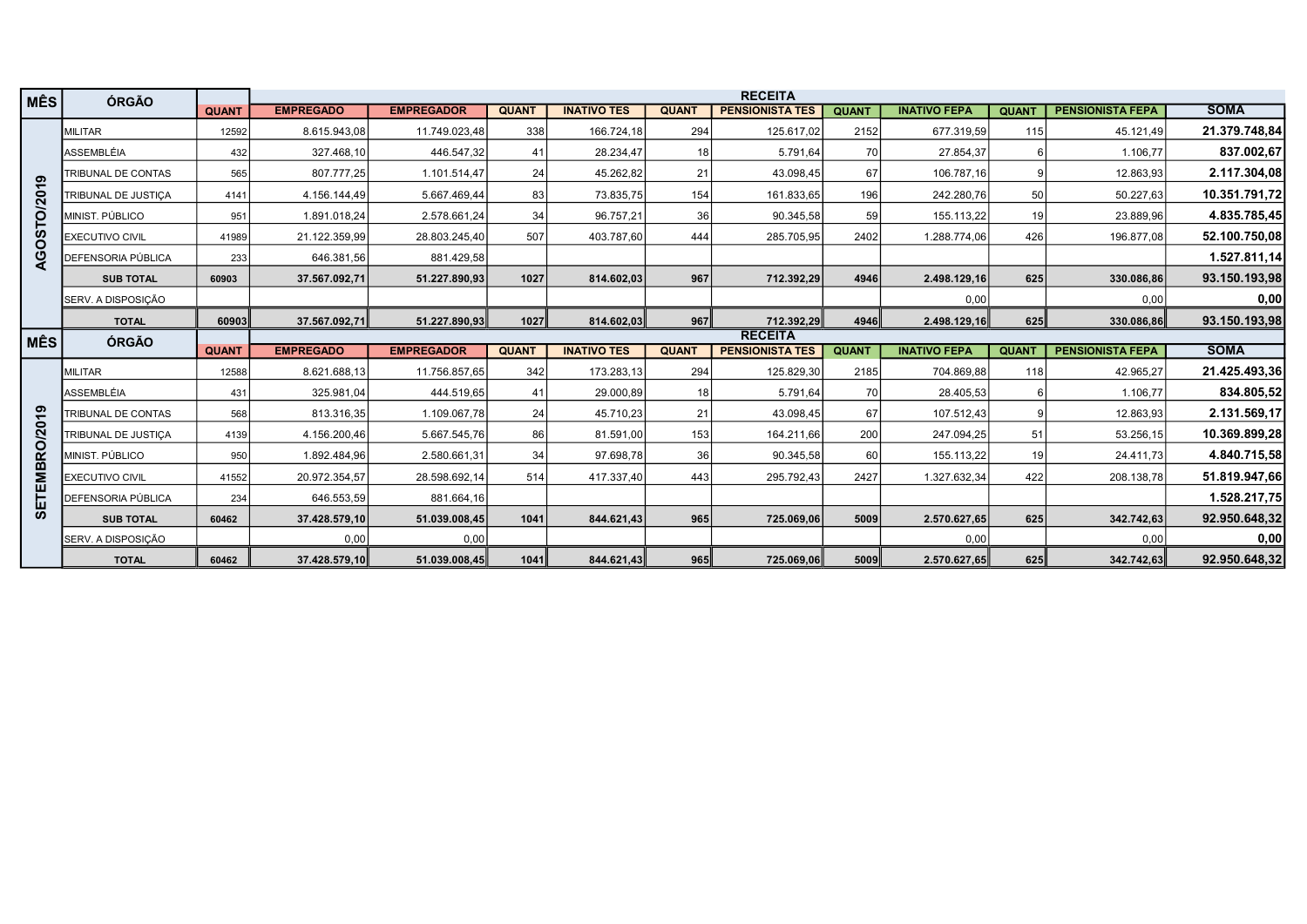| <b>MÊS</b>    | <b>ÓRGÃO</b>              |              |                  |                   |              |                    |                 | <b>RECEITA</b>         |              |                     |                 |                         |               |
|---------------|---------------------------|--------------|------------------|-------------------|--------------|--------------------|-----------------|------------------------|--------------|---------------------|-----------------|-------------------------|---------------|
|               |                           | <b>QUANT</b> | <b>EMPREGADO</b> | <b>EMPREGADOR</b> | <b>QUANT</b> | <b>INATIVO TES</b> | <b>QUANT</b>    | <b>PENSIONISTA TES</b> | <b>QUANT</b> | <b>INATIVO FEPA</b> | <b>QUANT</b>    | <b>PENSIONISTA FEPA</b> | <b>SOMA</b>   |
|               | <b>MILITAR</b>            | 12584        | 8.620.151,10     | 11.754.761,69     | 342          | 171.678,52         | 294             | 120.301,25             | 2184         | 705.210,15          | 118             | 40.323,09               | 21.412.425,80 |
|               | <b>ASSEMBLÉIA</b>         | 431          | 326.490,43       | 445.214,26        | 41           | 29.000,89          | 18 <sup>1</sup> | 5.791,64               | 70 I         | 28.494.49           |                 | 1.106,77                | 836.098,48    |
|               | TRIBUNAL DE CONTAS        | 567          | 811.315,27       | 1.106.339,04      | 24           | 45.710,23          | 211             | 43.098,45              | 67           | 107.512,43          |                 | 12.863,93               | 2.126.839,35  |
|               | TRIBUNAL DE JUSTICA       | 4134         | 4.658.439,01     | 6.371.528,08      | 86           | 81.591,00          | 152             | 159.650,94             | 202          | 247.816,54          | 52              | 52.953,34               | 11.571.978,91 |
| OUTUBRO/2019  | MINIST. PÚBLICO           | 948          | 1.888.976,38     | 2.575.876,88      | 34           | 97.698,78          | 36              | 90.345,58              | 61           | 162.836,17          | 19 <sup>1</sup> | 24.411,73               | 4.840.145,52  |
|               | <b>EXECUTIVO CIVIL</b>    | 41280        | 20.976.656,92    | 28.604.558,75     | 510          | 415.119,68         | 444             | 294.082,15             | 2419         | 1.322.100,37        | 419             | 211.938,77              | 51.824.456,64 |
|               | <b>DEFENSORIA PÚBLICA</b> | 234          | 646.578,42       | 881.698,02        |              |                    |                 |                        |              |                     |                 |                         | 1.528.276,44  |
|               | <b>SUB TOTAL</b>          | 60178        | 37.928.607,53    | 51.739.976,72     | 1037         | 840.799,10         | 965             | 713.270,01             | 5003         | 2.573.970,15        | 623             | 343.597,63              | 94.140.221,14 |
|               | SERV. A DISPOSIÇÃO        |              |                  |                   |              |                    |                 |                        |              | 0,00                |                 | 0,00                    | 0,00          |
|               | <b>TOTAL</b>              | 60178        | 37.928.607,53    | 51.739.976,72     | 1037         | 840.799,10         | 965             | 713.270,01             | 5003         | 2.573.970,15        | 623             | 343.597,63              | 94.140.221,14 |
|               |                           |              |                  |                   |              |                    |                 |                        |              |                     |                 |                         |               |
|               |                           |              |                  |                   |              |                    |                 | <b>RECEITA</b>         |              |                     |                 |                         |               |
| <b>MÊS</b>    | ÓRGÃO                     | <b>QUANT</b> | <b>EMPREGADO</b> | <b>EMPREGADOR</b> | <b>QUANT</b> | <b>INATIVO TES</b> | <b>QUANT</b>    | <b>PENSIONISTA TES</b> | <b>QUANT</b> | <b>INATIVO FEPA</b> | <b>QUANT</b>    | <b>PENSIONISTA FEPA</b> | <b>SOMA</b>   |
|               | MILITAR                   | 12605        | 8.703.329,34     | 11.868.186,57     | 340          | 170.645,89         | 300             | 132.650,56             | 2189         | 707.813,57          | 127             | 52.592,00               | 21.635.217,93 |
|               | <b>ASSEMBLÉIA</b>         | 430          | 326.553,29       | 445.299,99        | 40           | 27.996,53          | 18 <sup>1</sup> | 5.791,64               | 70 I         | 28.714,76           |                 | 1.106,77                | 835.462,98    |
|               | TRIBUNAL DE CONTAS        | 573          | 848.179,72       | 1.156.608,74      | 24           | 50.438,75          | 21              | 43.673,00              | 68           | 121.624,87          | 10 <sup>1</sup> | 13.808,79               | 2.234.333,87  |
|               | TRIBUNAL DE JUSTICA       | 4134         | 4.661.425,56     | 6.356.489,17      | 87           | 92.636,61          | 154             | 171.909,11             | 208          | 272.369,04          | 51              | 53.442,31               | 11.608.271,80 |
|               | MINIST. PÚBLICO           | 946          | 1.887.977,06     | 2.574.514,95      | 34           | 97.698,78          | 36 I            | 90.345,58              | 61           | 162.836,17          | 19 <sup>1</sup> | 24.411,73               | 4.837.784,27  |
|               | <b>EXECUTIVO CIVIL</b>    | 41084        | 20.913.670.85    | 28.518.668.47     | 508          | 413.450,41         | 449             | 299.727,67             | 2411         | 1.318.169,65        | 435             | 226.675,43              | 51.690.362,48 |
|               | <b>DEFENSORIA PÚBLICA</b> | 241          | 667.648,70       | 910.430,22        |              |                    |                 |                        |              |                     |                 |                         | 1.578.078,92  |
| NOVEMBRO/2019 | <b>SUB TOTAL</b>          | 60013        | 38.008.784,52    | 51.830.198,11     | 1033         | 852.866,97         | 978             | 744.097,56             | 5007         | 2.611.528,06        | 648             | 372.037,03              | 94.419.512,25 |
|               | SERV. A DISPOSIÇÃO        |              |                  |                   |              |                    |                 |                        |              | 0,00                |                 | 0,00                    | 0,00          |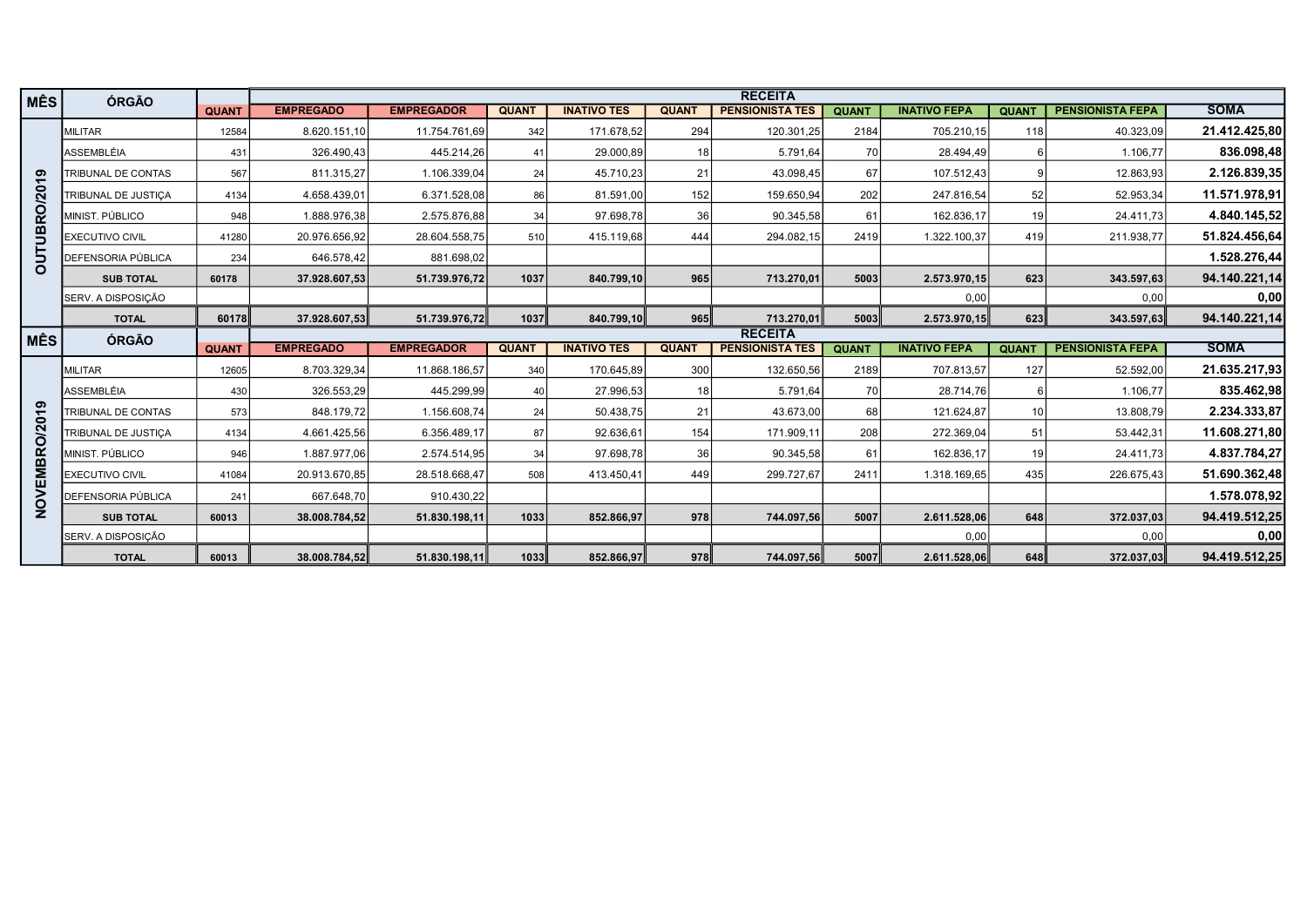## FUNDO ESTADUAL DE PENSÃO E APOSENTADORIA - I

RECEITA E DESPESA - COMPETÊNCIA

FEPA/2019

| <b>MÊS</b>     | <b>ÓRGÃO</b>           |              | <b>RECEITA</b>   |                   |              |                    |              |                                                                                           |                  |                     |                 |                         |                  |
|----------------|------------------------|--------------|------------------|-------------------|--------------|--------------------|--------------|-------------------------------------------------------------------------------------------|------------------|---------------------|-----------------|-------------------------|------------------|
|                |                        | <b>QUANT</b> | <b>EMPREGADO</b> | <b>EMPREGADOR</b> | <b>QUANT</b> | <b>INATIVO TES</b> | <b>QUANT</b> | <b>PENSIONISTA TES</b>                                                                    | <b>QUANT</b>     | <b>INATIVO FEPA</b> | <b>QUANT</b>    | <b>PENSIONISTA FEPA</b> | <b>SOMA</b>      |
|                | <b>MILITAR</b>         | 12683        | 8.613.635,58     | 11.745.876,37     | 341          | 170.047,03         | 290          | 116.963,09                                                                                | 2196             | 709.105,94          | 110             | 36.834,57               | 21.392.462.58    |
|                | ASSEMBLÉIA             | 429          | 326.808,69       | 445.648,38        | 40           | 27.996,53          | 18           | 5.791,64                                                                                  | 70               | 28.644,16           | 5 <sup>1</sup>  | 1.004,30                | 835.893,70       |
| ၈<br>201       | TRIBUNAL DE CONTAS     | 556          | 854.713,22       | 1.165.518,05      | 24           | 49.942,09          | 21           | 43.564,30                                                                                 | 68               | 119.434,75          | 10 <sup>1</sup> | 13.606,56               | 2.246.778.97     |
|                | TRIBUNAL DE JUSTICA    | 4137         | 4.235.490,85     | 5.775.669,19      | 85           | 82.445,60          | 151          | 161.606,00                                                                                | 202              | 250.846,16          | 51              | 49.236,00               | 10.555.293,80    |
|                | MINIST. PÚBLICO        | 946          | 1.887.935,36     | 2.574.457,31      | 34           | 97.056.44          | 36           | 90.345,58                                                                                 | 61               | 162.193.83          | 19 <sup>1</sup> | 24.411.73               | 4.836.400.25     |
| <b>SALÁRIO</b> | <b>EXECUTIVO CIVIL</b> | 41030        | 20.788.646,49    | 28.348.179,60     | 509          | 422.378,31         | 728          | 400.796,25                                                                                | 2344             | 1.322.645,72        | 513             | 220.636,11              | 51.503.282,48    |
|                | DEFENSORIA PÚBLICA     | 241          | 650.451,16       | 886.978.97        |              |                    |              |                                                                                           |                  |                     |                 |                         | 1.537.430,13     |
| ೢ              | <b>SUB TOTAL</b>       | 60022        | 37.357.681,35    | 50.942.327,87     | 1033         | 849.866,00         | 1244         | 819.066,86                                                                                | 4941             | 2.592.870,56        | 708             | 345.729,27              | 92.907.541,91    |
|                | SERV. A DISPOSIÇÃO     |              |                  |                   |              |                    |              |                                                                                           |                  | 0.00                |                 | 0,00                    | 0,00             |
|                | <b>TOTAL</b>           | 60022        | 37.357.681,35    | 50.942.327,87     | 1033         | 849.866,00         | 1244         | 819.066,86                                                                                | 4941             | 2.592.870,56        | 708             | 345.729,27              | 92.907.541,91    |
| <b>IMÊS</b>    | ÓRGÃO                  |              |                  |                   |              |                    |              | <b>RECEITA</b>                                                                            |                  |                     |                 |                         |                  |
|                |                        | <b>QUANT</b> | <b>EMPREGADO</b> | <b>EMPREGADOR</b> | <b>QUANT</b> | <b>INATIVO TES</b> | <b>QUANT</b> | <b>PENSIONISTA TES</b>                                                                    | <b>QUANT</b>     | <b>INATIVO FEPA</b> | <b>QUANT</b>    | <b>PENSIONISTA FEPA</b> | <b>SOMA</b>      |
|                | <b>MILITAR</b>         | 12596        | 8.632.033,32     | 11.770.598,64     | 337          | 170.208,12         | 299          | 125.536,63                                                                                | 2198             | 709.405,99          | 125             | 43.946,98               | 21.451.729,68    |
|                | ASSEMBLÉIA             | 429          | 326.808,69       | 445.648,38        | 39           | 27.908,57          | 18           | 5.791,64                                                                                  | 70               | 28.714,76           | $6 \mid$        | 1.106,77                | 835.978,81       |
| ၜ              | TRIBUNAL DE CONTAS     | 583          | 855.266,13       | 1.166.272,02      | 24           | 48.955,55          | 21           | 43.564,30                                                                                 | 68               | 118.913,03          | 10 <sub>l</sub> | 13.606,56               | 2.246.577,59     |
| EZEMBRO/201    | TRIBUNAL DE JUSTICA    | 4129         | 4.250.569,97     | 5.796.231,63      | 86           | 92.332,53          | 154          | 175.103,36                                                                                | 207              | 272.341,44          | 51              | 53.442,31               | 10.640.021,24    |
|                | MINIST. PÚBLICO        | 946          | 1.890.027,01     | 2.577.309,56      | 34           | 97.056,44          | 36           | 89.703,24                                                                                 | 61               | 160.909,15          | 19              | 24.411,73               | 4.839.417,13     |
|                | <b>EXECUTIVO CIVIL</b> | 41036        | 20.915.999,09    | 28.504.102,94     | 507          | 413.337,35         | 446          | 292.685,81                                                                                | 2408             | 1.316.425,45        | 429             | 197.648,00              | 51.640.198.64    |
|                | DEFENSORIA PÚBLICA     | 241          | 669.989,85       | 913.622,70        |              |                    |              |                                                                                           |                  |                     |                 |                         | 1.583.612,55     |
| ō              | <b>SUB TOTAL</b>       | 59960        | 37.540.694,06    | 51.173.785,87     | 1027         | 849.798,56         | 974          | 732.384,98                                                                                | 5012             | 2.606.709,82        | 640             | 334.162,35              | 93.237.535,64    |
|                | SERV. A DISPOSIÇÃO     |              |                  |                   |              |                    |              |                                                                                           |                  | 0,00                |                 | 0,00                    | 0,00             |
|                | <b>TOTAL</b>           | 59960        | 37.540.694,06    | 51.173.785,87     | 1027         | 849.798,56         | 974          | 732.384,98                                                                                | 5012             | 2.606.709,82        | 640             | 334.162,35              | 93.237.535,64    |
|                |                        |              |                  |                   |              |                    |              | FUNDO ESTADUAL DE PENSÃO E APOSENTADORIA - FEPA<br><b>RECEITA E DESPESA - COMPETÊNCIA</b> | <b>FEPA/2019</b> |                     |                 |                         |                  |
|                | <b>TOTAL GERAL</b>     |              | <b>RECEITA</b>   |                   |              |                    |              |                                                                                           |                  |                     |                 |                         |                  |
|                |                        |              | <b>EMPREGADO</b> | <b>EMPREGADOR</b> | <b>QUANT</b> | <b>INATIVO TES</b> | <b>QUANT</b> | <b>PENSIONISTA TES</b>                                                                    | <b>QUANT</b>     | <b>INATIVO FEPA</b> | <b>QUANT</b>    | <b>PENSIONISTA FEPA</b> | <b>SOMA</b>      |
|                | <b>SUBTOTAL</b>        | 791604       | 488.504.267,84   | 666.143.677,85    | 13508        | 10.741.524,82      | 12872        | 9.364.144,14                                                                              | 63887            | 32.248.925,44       | 8062            | 4.334.785,79            | 1.211.337.325,88 |
|                | SERV. A DISPOSIÇÃO     |              | 0,00             | 0,00              |              | 0,00               |              | 0,00                                                                                      |                  | 0,00                |                 | 0.00                    | 0,00             |
|                | <b>TOTAL GERAL</b>     | 791604       | 488.504.267,84   | 666.143.677,85    | 13508        | 10.741.524,82      | 12872        | 9.364.144,14                                                                              | 63887            | 32.248.925,44       | 8062            | 4.334.785,79            | 1.211.337.325,88 |

## FUNDO ESTADUAL DE PENSÃO E APOSENTADORIA - FEPA

| <b>TOTAL GERAL</b> |        | <b>RECEITA</b>   |                   |              |                    |             |                        |              |                     |              |                         |                  |
|--------------------|--------|------------------|-------------------|--------------|--------------------|-------------|------------------------|--------------|---------------------|--------------|-------------------------|------------------|
|                    |        | <b>EMPREGADO</b> | <b>EMPREGADOR</b> | <b>QUANT</b> | <b>INATIVO TES</b> | <b>QUAN</b> | <b>PENSIONISTA TES</b> | <b>QUANT</b> | <b>INATIVO FEPA</b> | <b>QUANT</b> | <b>PENSIONISTA FEPA</b> | <b>SOMA</b>      |
| <b>SUBTOTAL</b>    | 791604 | 488.504.267.84   | 666.143.677.85    | 13508        | 10.741.524.82      | 12872       | 9.364.144.14           | 63887        | 32.248.925.44       | 8062         | 4.334.785.79            | 1.211.337.325,88 |
| SERV. A DISPOSICÃO |        | 0.00             | 0,00              |              | 0,00               |             | 0,00                   |              | 0,00                |              | 0.00                    | 0,00             |
| <b>TOTAL GERAL</b> | 791604 | 488.504.267.84   | 666.143.677.85    | 13508        | 10.741.524.82      | 128721      | 9.364.144.14           | 63887        | 32.248.925.44       | 8062         | 4.334.785.79            | 1.211.337.325.88 |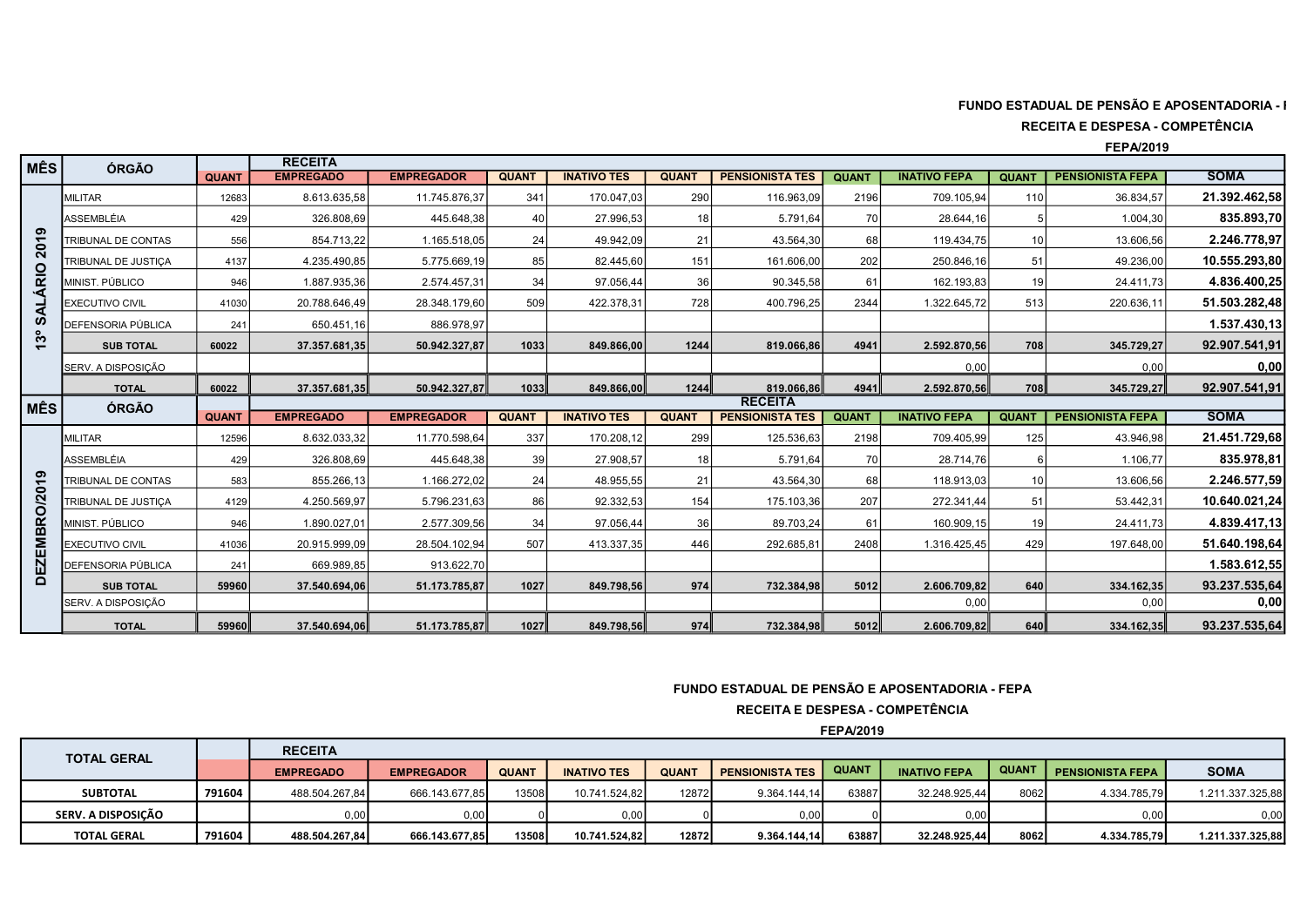|              |                    | <b>DESPESA FEPA</b> |                    |                |              |                    |              | <b>DESPESA TESOURO</b> |               |
|--------------|--------------------|---------------------|--------------------|----------------|--------------|--------------------|--------------|------------------------|---------------|
| <b>QUANT</b> | <b>APOSENTADOS</b> | <b>QUANT</b>        | <b>PENSIONISTA</b> | <b>SOMA</b>    | <b>QUANT</b> | <b>APOSENTADOS</b> | <b>QUANT</b> | <b>PENSIONISTA</b>     | <b>SOMA</b>   |
| 3378         | 25.255.891,82      | 1000                | 3.528.454,52       | 28.784.346,34  | 715          | 6.124.843,49       | 987          | 5.546.737,61           | 11.671.581,10 |
| 140          | 971.203,46         | 45                  | 159.426,91         | 1.130.630,37   | 57           | 681.583,51         | 50           | 263.061,75             | 944.645,26    |
| 70           | 1.385.237,57       | 17                  | 196.484,38         | 1.581.721,95   | 28           | 621.465,41         | 28           | 573.840,86             | 1.195.306,27  |
| 297          | 3.943.711,33       | 110                 | 952.376,10         | 4.896.087,43   | 129          | 1.521.665,87       | 233          | 2.799.246,57           | 4.320.912,44  |
| 64           | 1.817.198,46       | 33                  | 344.143,85         | 2.161.342,31   | 35           | 1.198.664,21       | 45           | 1.114.294,83           | 2.312.959,04  |
| 25131        | 89.515.528,52      | 4533                | 12.035.178,10      | 101.550.706,62 | 3767         | 15.666.578,54      | 2712         | 10.030.110,99          | 25.696.689,53 |
|              |                    |                     |                    | 0,00           |              |                    |              |                        | 0,00          |
| 29080        | 122.888.771,16     | 5738                | 17.216.063,86      | 140.104.835,02 | 4731         | 25.814.801,03      | 4055         | 20.327.292,61          | 46.142.093,64 |
|              | 0,00               |                     | 0,00               | 0,00           |              | 0,00               |              |                        | 0,00          |
| 29080        | 122.888.771,16     | 5738                | 17.216.063,86      | 140.104.835,02 | 4731         | 25.814.801,03      | 4055         | 20.327.292,61          | 46.142.093,64 |
|              |                    |                     |                    |                |              |                    |              |                        |               |
|              |                    | <b>DESPESA FEPA</b> |                    |                |              |                    |              | <b>DESPESA TESOURO</b> |               |
| <b>QUANT</b> | <b>APOSENTADOS</b> | <b>QUANT</b>        | <b>PENSIONISTA</b> | <b>SOMA</b>    | <b>QUANT</b> | <b>APOSENTADOS</b> | <b>QUANT</b> | <b>PENSIONISTA</b>     | <b>SOMA</b>   |
| 3412         | 25.538.882,89      | 1006                | 3.752.699,02       | 29.291.581,91  | 711          | 6.092.804,93       | 985          | 5.643.134,27           | 11.735.939,20 |
| 140          | 971.725,30         | 45                  | 166.487,27         | 1.138.212,57   | 57           | 681.584,92         | 50           | 268.845,75             | 950.430,67    |
| 69           | 1.371.535,58       | 17                  | 205.375,52         | 1.576.911,10   | 28           | 621.465,41         | 28           | 588.533,06             | 1.209.998,47  |
| 299          | 3.940.258,28       | 110                 | 991.582,97         | 4.931.841,25   | 129          | 1.536.560,41       | 233          | 2.858.254,19           | 4.394.814,60  |
| 64           | 1.817.343,23       | 36                  | 394.662,87         | 2.212.006,10   | 35           | 1.198.664,21       | 45           | 1.140.974,73           | 2.339.638,94  |
| 25503        | 91.078.006,68      | 4577                | 12.915.836,97      | 103.993.843,65 | 3749         | 15.607.002,64      | 2715         | 10.308.670,82          | 25.915.673,46 |
|              |                    |                     |                    | 0,00           |              |                    |              |                        | 0,00          |
| 29487        | 124.717.751,96     | 5791                | 18.426.644,62      | 143.144.396,58 | 4709         | 25.738.082,52      | 4056         | 20.808.412,82          | 46.546.495,34 |
|              | 0,00               |                     | 0,00               | 0,00           |              | 0,00               |              | 0,00                   | 0,00          |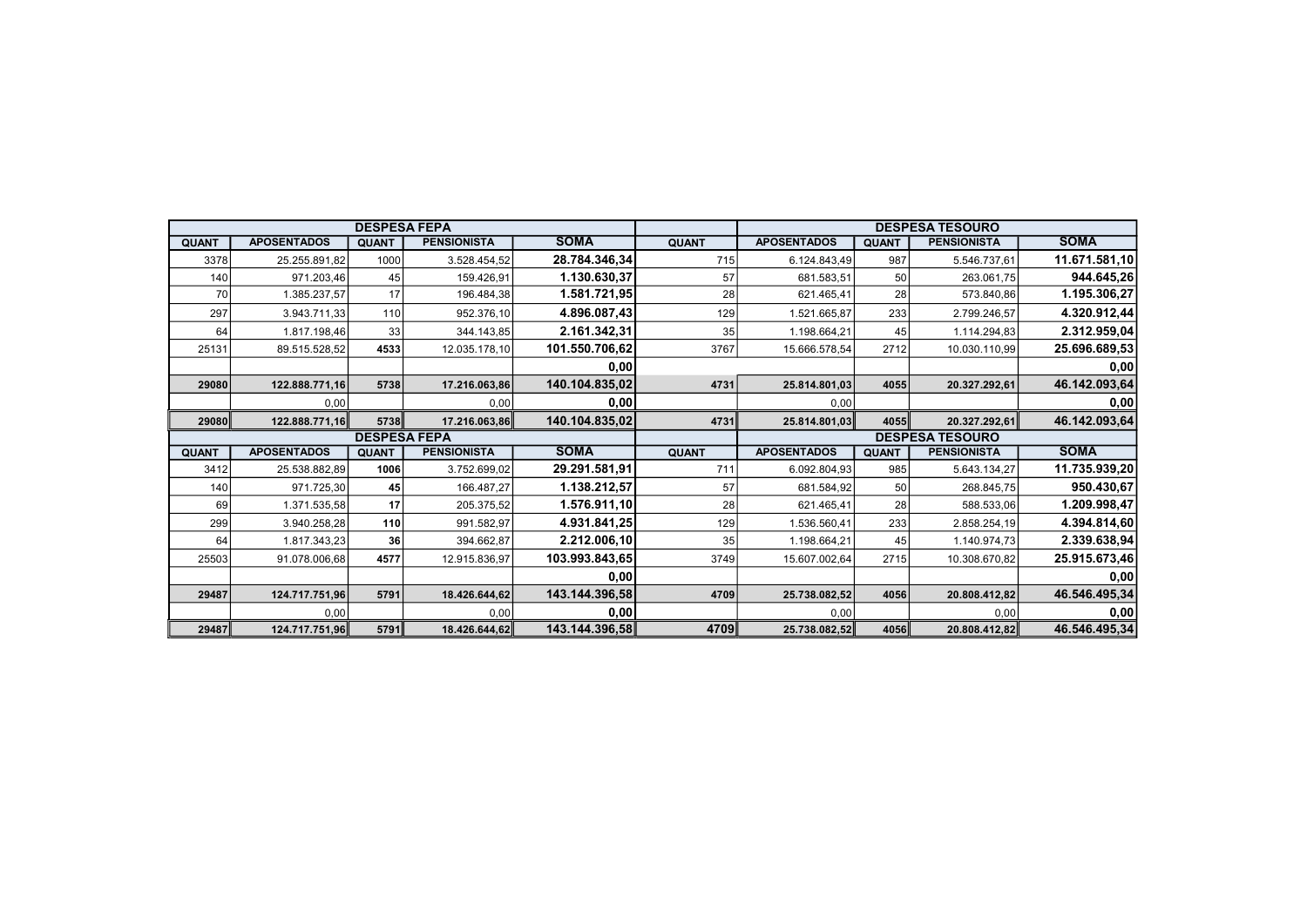|              |                    | <b>DESPESA FEPA</b> |                    |                |              |                    |              | <b>DESPESA TESOURO</b> |               |
|--------------|--------------------|---------------------|--------------------|----------------|--------------|--------------------|--------------|------------------------|---------------|
| <b>QUANT</b> | <b>APOSENTADOS</b> | <b>QUANT</b>        | <b>PENSIONISTA</b> | <b>SOMA</b>    | <b>QUANT</b> | <b>APOSENTADOS</b> | <b>QUANT</b> | <b>PENSIONISTA</b>     | <b>SOMA</b>   |
| 3422         | 25.697.747,77      | 1002                | 3.657.528,09       | 29.355.275,86  | 709          | 6.087.189,59       | 958          | 5.595.179,69           | 11.682.369,28 |
| 144          | 993.251,02         | 45                  | 163.106,19         | 1.156.357,21   | 56           | 668.876,09         | 50           | 266.039,90             | 934.915,99    |
| 69           | 1.371.214,71       | 15                  | 200.929,95         | 1.572.144,66   | 28           | 621.465,41         | 28           | 581.186,96             | 1.202.652,37  |
| 300          | 3.972.427,03       | 110                 | 981.412,37         | 4.953.839,40   | 128          | 1.524.505,27       | 233          | 2.828.767,65           | 4.353.272,92  |
| 64           | 1.817.286,41       | 36                  | 384.684,99         | 2.201.971,40   | 35           | 1.198.664,21       | 45           | 1.127.634,78           | 2.326.298,99  |
| 25652        | 92.416.028,21      | 4588                | 12.752.883,44      | 105.168.911,65 | 3732         | 15.996.099,85      | 2713         | 10.525.832,15          | 26.521.932,00 |
|              |                    |                     |                    | 0,00           |              |                    |              |                        | 0,00          |
| 29651        | 126.267.955,15     | 5796                | 18.140.545,03      | 144.408.500,18 | 4688         | 26.096.800,42      | 4027         | 20.924.641,13          | 47.021.441,55 |
|              | 0,00               |                     | 0,00               | 0,00           |              | 0,00               |              | 0,00                   | 0,00          |
| 29651        | 126.267.955,15     | 5796                | 18.140.545,03      | 144.408.500,18 | 4688         | 26.096.800,42      | 4027         | 20.924.641,13          | 47.021.441,55 |
|              |                    | <b>DESPESA FEPA</b> |                    |                |              |                    |              | <b>DESPESA TESOURO</b> |               |
| <b>QUANT</b> | <b>APOSENTADOS</b> | <b>QUANT</b>        | <b>PENSIONISTA</b> | <b>SOMA</b>    | <b>QUANT</b> | <b>APOSENTADOS</b> | <b>QUANT</b> | <b>PENSIONISTA</b>     | <b>SOMA</b>   |
| 3422         | 25.692.227,65      | 1008                | 3.689.079.76       | 29.381.307,41  | 706          | 6.062.892,33       | 980          | 5.559.494,11           | 11.622.386,44 |
| 144          | 993.251,02         | 45                  | 163.007,09         | 1.156.258,11   | 55           | 662.768,09         | 50           | 265.992,18             | 928.760,27    |
| 69           | 1.401.624,18       | 17                  | 200.929,95         | 1.602.554,13   | 28           | 623.520,47         | 28           | 581.186,96             | 1.204.707,43  |
| 301          | 3.976.117,51       | 111                 | 1.057.415,12       | 5.033.532,63   | 128          | 1.524.505,27       | 233          | 2.828.759,01           | 4.353.264,28  |
| 63           | 1.781.824,13       | 35                  | 360.907,29         | 2.142.731,42   | 35           | 1.198.664,21       | 45           | 1.127.634,78           | 2.326.298,99  |
| 26065        | 94.609.350,65      | 4621                | 12.983.542,19      | 107.592.892,84 | 3727         | 16.179.359,14      | 2714         | 10.673.051,79          | 26.852.410,93 |
|              |                    |                     |                    | 0,00           |              |                    |              |                        | 0,00          |
| 30064        | 128.454.395,14     | 5837                | 18.454.881,40      | 146.909.276,54 | 4679         | 26.251.709,51      | 4050         | 21.036.118,83          | 47.287.828,34 |
|              | 0,00               |                     | 0,00               | 0,00           |              | 0,00               |              | 0,00                   | 0,00          |
| 30064        | 128.454.395,14     | 5837                | 18.454.881,40      | 146.909.276,54 | 4679         | 26.251.709,51      | 4050         | 21.036.118,83          | 47.287.828,34 |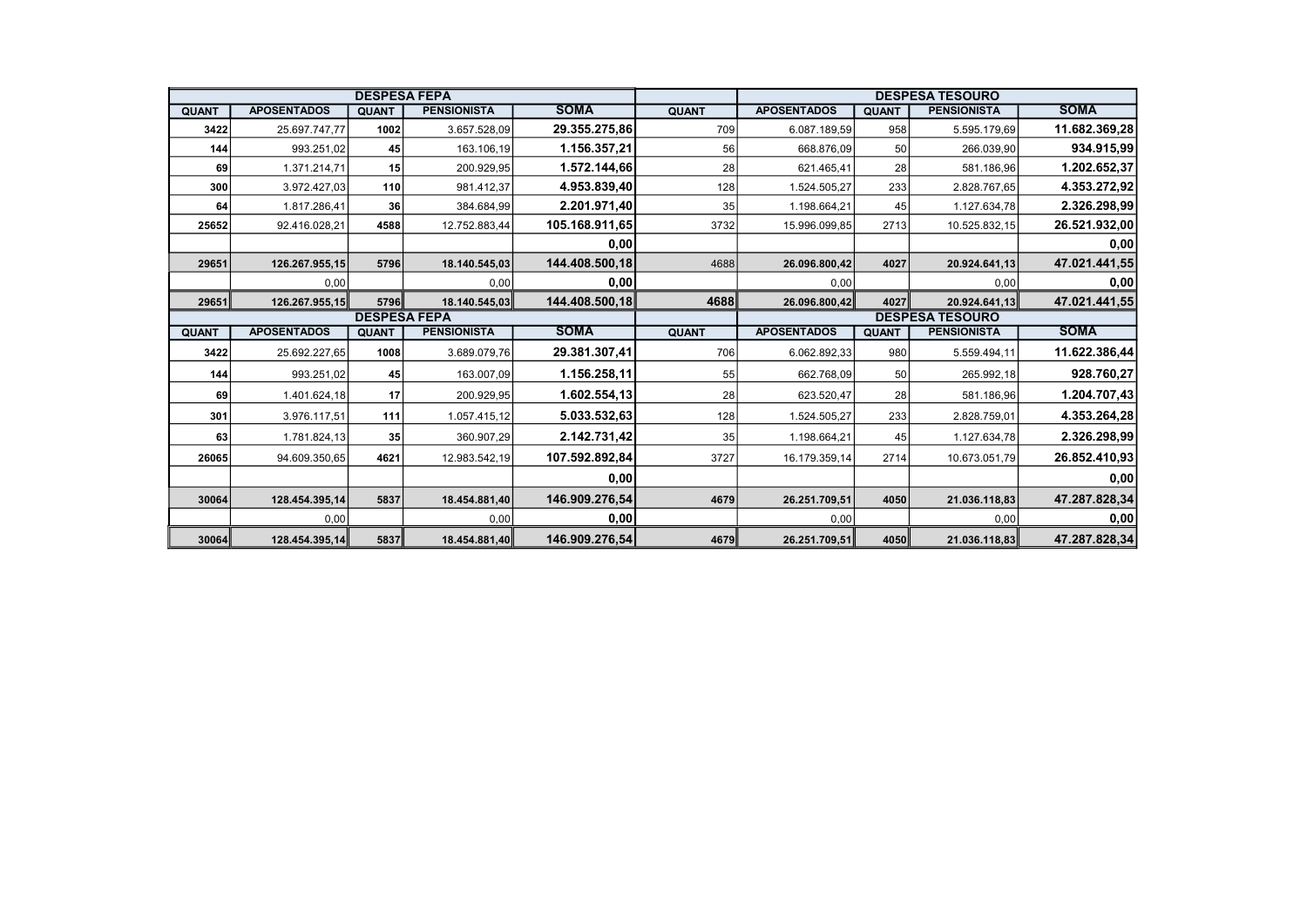|              |                    | <b>DESPESA FEPA</b> |                    |                |              |                    |              | <b>DESPESA TESOURO</b> |               |
|--------------|--------------------|---------------------|--------------------|----------------|--------------|--------------------|--------------|------------------------|---------------|
| <b>QUANT</b> | <b>APOSENTADOS</b> | <b>QUANT</b>        | <b>PENSIONISTA</b> | <b>SOMA</b>    | <b>QUANT</b> | <b>APOSENTADOS</b> | <b>QUANT</b> | <b>PENSIONISTA</b>     | <b>SOMA</b>   |
| 3420         | 25.737.781,01      | 1003                | 3.670.848,49       | 29.408.629,50  | 704          | 6.068.056,65       | 977          | 5.539.603,43           | 11.607.660,08 |
| 145          | 1.001.243,49       | 45                  | 163.007,09         | 1.164.250,58   | 55           | 662.768,09         | 50           | 265.992,18             | 928.760,27    |
| 69           | 1.423.214,72       | 17                  | 200.929,95         | 1.624.144,67   | 28           | 623.520,47         | 28           | 581.186,96             | 1.204.707,43  |
| 299          | 3.951.950,22       | 110                 | 968.754,66         | 4.920.704,88   | 126          | 1.502.465,87       | 232          | 2.821.188,30           | 4.323.654,17  |
| 63           | 1.781.825,54       | 35                  | 360.907,29         | 2.142.732,83   | 35           | 1.198.664,21       | 45           | 1.127.634,78           | 2.326.298,99  |
| 26048        | 94.378.286,33      | 4614                | 12.766.808,90      | 107.145.095,23 | 3712         | 16.040.637,28      | 2707         | 10.521.942,30          | 26.562.579,58 |
|              |                    |                     |                    | 0,00           |              |                    |              |                        | 0,00          |
| 30044        | 128.274.301,31     | 5824                | 18.131.256,38      | 146.405.557,69 | 4660         | 26.096.112,57      | 4039         | 20.857.547,95          | 46.953.660,52 |
|              | 0,00               |                     | 0,00               | 0,00           |              | 0,00               |              | 0,00                   | 0,00          |
| 30044        | 128.274.301,31     | 5824                | 18.131.256,38      | 146.405.557,69 | 4660         | 26.096.112,57      | 4039         | 20.857.547,95          | 46.953.660,52 |
|              |                    | <b>DESPESA FEPA</b> |                    |                |              |                    |              | <b>DESPESA TESOURO</b> |               |
| <b>QUANT</b> | <b>APOSENTADOS</b> | <b>QUANT</b>        | <b>PENSIONISTA</b> | <b>SOMA</b>    | <b>QUANT</b> | <b>APOSENTADOS</b> | <b>QUANT</b> | <b>PENSIONISTA</b>     | <b>SOMA</b>   |
| 3396         | 12.749.639,92      | 994                 | 1.816.244,31       | 14.565.884,23  | 701          | 3.001.469,49       | 973          | 2.755.640,92           | 5.757.110,41  |
| 144          | 494.979,68         | 45                  | 81.503,63          | 576.483,31     | 55           | 331.376,49         | 49           | 132.114,15             | 463.490,64    |
| 67           | 692.727,35         | 17                  | 100.465,00         | 793.192,35     | 28           | 311.758,90         | 27           | 272.862,37             | 584.621,27    |
| 296          | 1.941.040,03       | 109                 | 468.119,76         | 2.409.159,79   | 124          | 724.602,18         | 231          | 1.405.031,22           | 2.129.633,40  |
| 61           | 865.751,95         | 35                  | 180.453,70         | 1.046.205,65   | 35           | 599.329,99         | 45           | 563.817,45             | 1.163.147,44  |
| 25873        | 46.732.184,49      | 4595                | 6.342.375,98       | 53.074.560,47  | 3681         | 7.924.614,49       | 2692         | 5.210.524,31           | 13.135.138,80 |
|              |                    |                     |                    | 0,00           |              |                    |              |                        | 0,00          |
| 29837        | 63.476.323,42      | 5795                | 8.989.162,38       | 72.465.485,80  | 4624         | 12.893.151,54      | 4017         | 10.339.990,42          | 23.233.141,96 |
|              | 0,00               |                     | 0,00               | 0,00           |              | 0,00               |              | 0,00                   | 0,00          |
| 29837        | 63.476.323,42      | 5795                | 8.989.162,38       | 72.465.485,80  | 4624         | 12.893.151,54      | 4017         | 10.339.990,42          | 23.233.141,96 |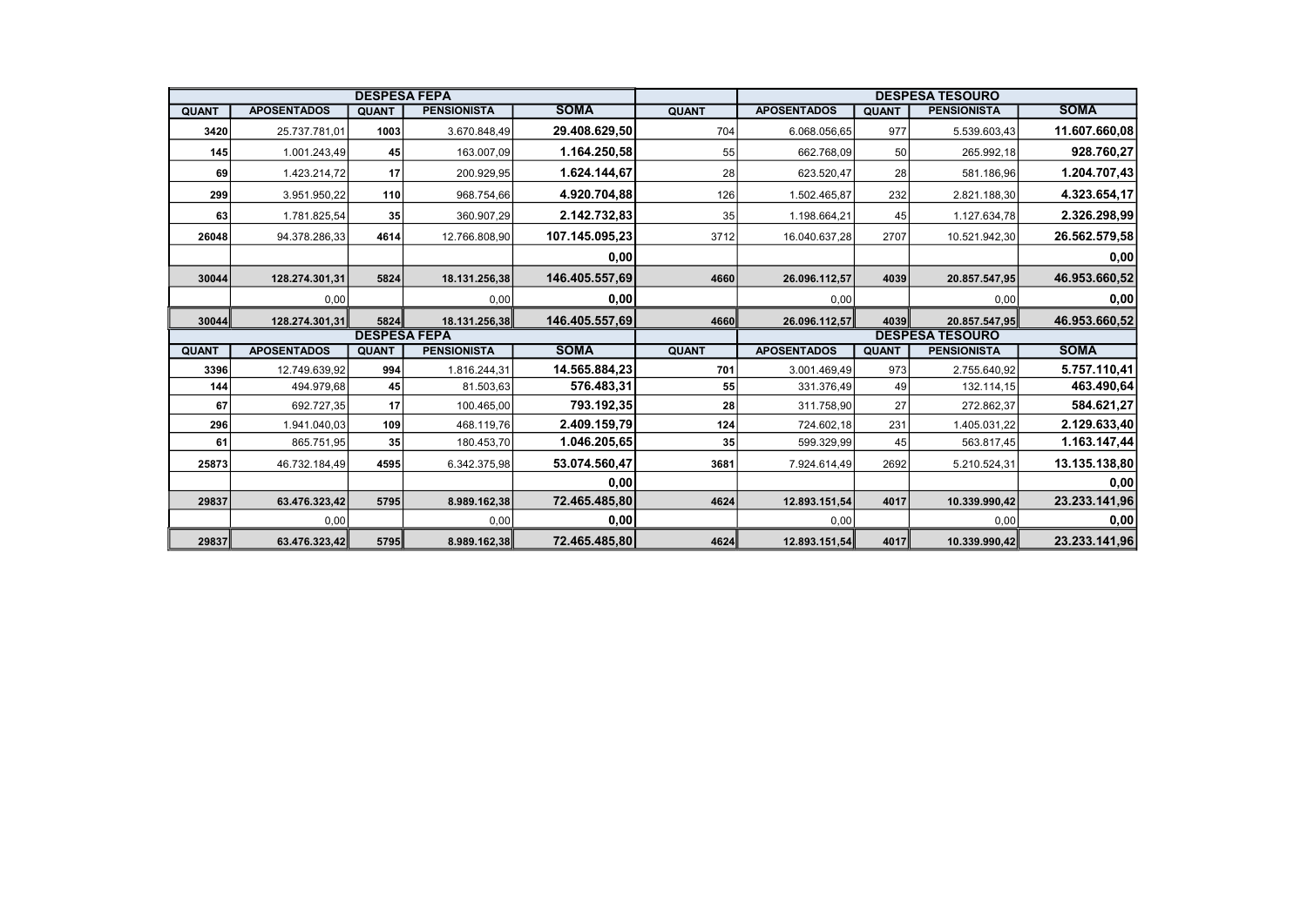|              |                    | <b>DESPESA FEPA</b> |                    |                |              |                    |              | <b>DESPESA TESOURO</b> |                                       |
|--------------|--------------------|---------------------|--------------------|----------------|--------------|--------------------|--------------|------------------------|---------------------------------------|
| <b>QUANT</b> | <b>APOSENTADOS</b> | <b>QUANT</b>        | <b>PENSIONISTA</b> | <b>SOMA</b>    | <b>QUANT</b> | <b>APOSENTADOS</b> | <b>QUANT</b> | <b>PENSIONISTA</b>     | <b>SOMA</b>                           |
| 3416         | 25.718.051,00      | 1010                | 3.905.123,91       | 29.623.174,91  | 702          | 6.053.067,19       | 974          | 5.526.250,54           | 11.579.317,73                         |
| 144          | 989.972,05         | 46                  | 176.549,13         | 1.166.521,18   | 55           | 662.768,09         | 49           | 262.197,35             | 924.965,44                            |
| 70           | 1.441.936,13       | 17                  | 200.929,95         | 1.642.866,08   | 28           | 623.520,47         | 28           | 581.186,96             | 1.204.707,43                          |
| 299          | 3.981.835,77       | 102                 | 1.019.423,16       | 5.001.258,93   | 126          | 1.502.465,87       | 229          | 2.797.949,18           | 4.300.415,05                          |
| 64           | 1.815.513,29       | 35                  | 360.907,29         | 2.176.420,58   | 35           | 1.198.664,21       | 44           | 1.092.172,50           | 2.290.836,71                          |
| 26014        | 94.302.338,30      | 4651                | 13.292.419,05      | 107.594.757,35 | 3695         | 15.962.791,59      | 2711         | 10.635.413,09          | 26.598.204,68                         |
|              |                    |                     |                    | 0,00           |              |                    |              |                        | 0,00                                  |
| 30007        | 128.249.646,54     | 5861                | 18.955.352,49      | 147.204.999,03 | 4641         | 26.003.277,42      | 4035         | 20.895.169,62          | 46.898.447,04                         |
|              | 0,00               |                     | 0,00               | 0,00           |              | 0.00               |              | 0,00                   | 0,00                                  |
| 30007        | 128.249.646,54     | 5861                | 18.955.352,49      | 147.204.999,03 | 4641         | 26.003.277,42      | 4035         | 20.895.169,62          | 46.898.447,04                         |
|              |                    |                     |                    |                |              |                    |              |                        |                                       |
|              |                    | <b>DESPESA FEPA</b> |                    |                |              |                    |              | <b>DESPESA TESOURO</b> |                                       |
| <b>QUANT</b> | <b>APOSENTADOS</b> | <b>QUANT</b>        | <b>PENSIONISTA</b> | <b>SOMA</b>    | <b>QUANT</b> | <b>APOSENTADOS</b> | <b>QUANT</b> | <b>PENSIONISTA</b>     | <b>SOMA</b>                           |
| 3453         | 26.037.168,27      | 1014                | 3.819.474,72       | 29.856.642,99  | 695          | 6.017.982,62       | 967          | 5.503.000,77           | 11.520.983,39                         |
| 143          | 984.184,09         | 47                  | 182.826,16         | 1.167.010,25   | 55           | 662.768,28         | 49           | 262.197,35             | 924.965,63                            |
| 70           | 1.441.936,33       | 17                  | 200.929,95         | 1.642.866,28   | 28           | 623.520,52         | 28           | 581.186,96             |                                       |
| 301          | 3.972.190,51       | 111                 | 994.088,91         | 4.966.279,42   | 125          | 1.495.788,59       | 229          | 2.797.949,18           | 4.293.737,77                          |
| 64           | 1.815.513,30       | 35                  | 360.907,29         | 2.176.420,59   | 35           | 1.198.664,22       | 44           | 1.092.172,50           | 2.290.836,72                          |
| 25970        | 94.208.679,45      | 4660                | 13.094.869,89      | 107.303.549,34 | 3671         | 15.864.721,63      | 2706         | 10.612.153,37          |                                       |
|              |                    |                     |                    | 0,00           |              |                    |              |                        | 1.204.707,48<br>26.476.875,00<br>0,00 |
| 30001        | 128.459.671,95     | 5884                | 18.653.096,92      | 147.112.768,87 | 4609         | 25.863.445,86      | 4023         | 20.848.660,13          | 46.712.105,99                         |
|              | 0,00               |                     | 0,00               | 0,00           |              | 0,00               |              | 0,00                   | 0,00                                  |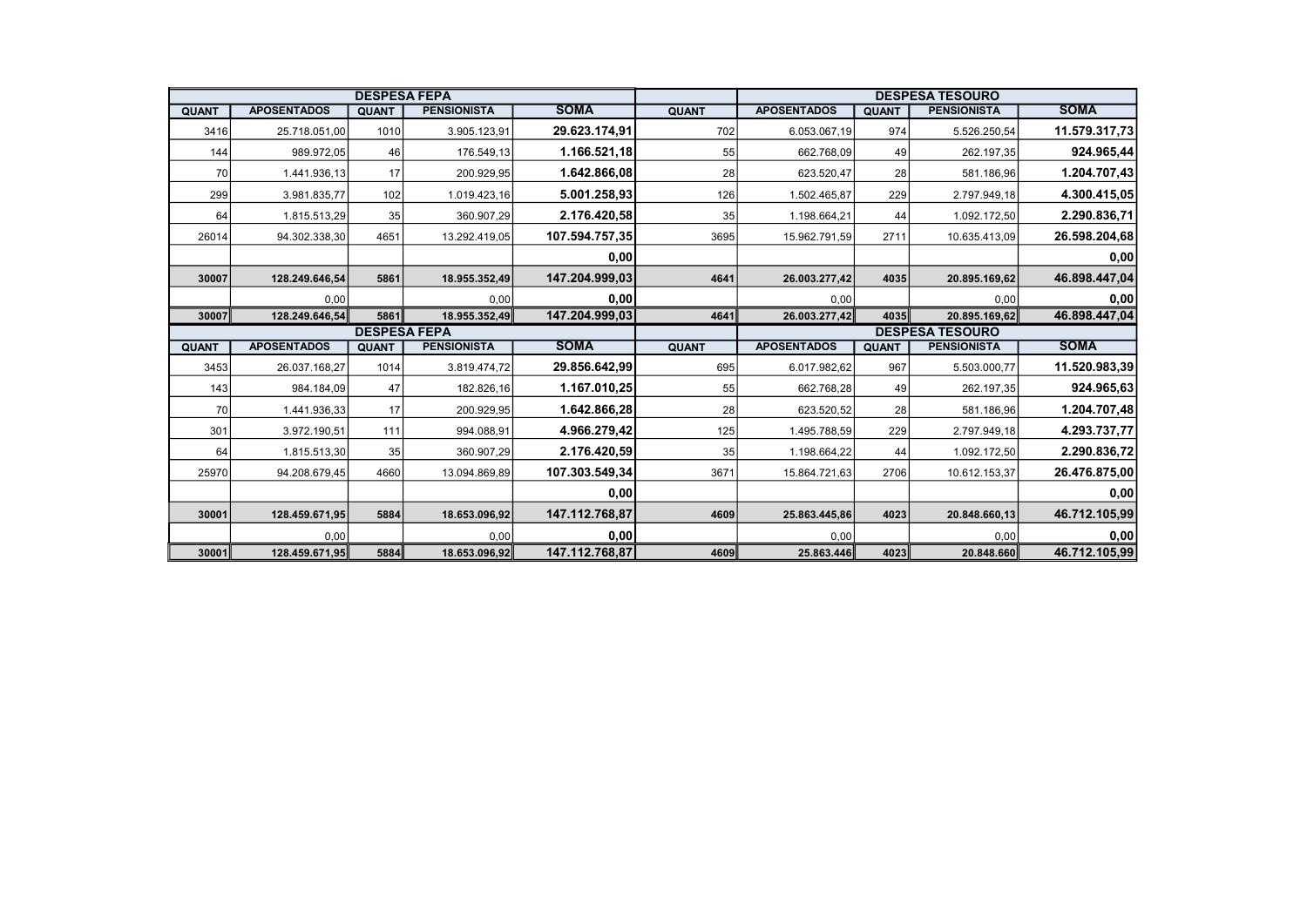| <b>DESPESA FEPA</b> |                    |                     |                    |                |              | <b>DESPESA TESOURO</b> |              |                    |               |  |
|---------------------|--------------------|---------------------|--------------------|----------------|--------------|------------------------|--------------|--------------------|---------------|--|
| <b>QUANT</b>        | <b>APOSENTADOS</b> | <b>QUANT</b>        | <b>PENSIONISTA</b> | <b>SOMA</b>    | <b>QUANT</b> | <b>APOSENTADOS</b>     | <b>QUANT</b> | <b>PENSIONISTA</b> | <b>SOMA</b>   |  |
| 3450                | 26.010.224,37      | 1017                | 3.837.714,66       | 29.847.939,03  | 693          | 6.001.955,89           | 965          | 5.477.481,33       | 11.479.437,22 |  |
| 144                 | 993.381,07         | 47                  | 174.127,46         | 1.167.508,53   | 55           | 662.768,28             | 49           | 262.197,35         | 924.965,63    |  |
| 70                  | 1.441.936,33       | 17                  | 200.929,95         | 1.642.866,28   | 28           | 623.520,52             | 28           | 581.186,96         | 1.204.707,48  |  |
| 303                 | 4.033.088,29       | 111                 | 994.603,60         | 5.027.691,89   | 125          | 1.495.788,59           | 227          | 2.791.987,83       | 4.287.776,42  |  |
| 66                  | 1.870.538,92       | 35                  | 360.907,29         | 2.231.446,21   | 35           | 1.198.664,22           | 44           | 1.092.172,50       | 2.290.836,72  |  |
| 26043               | 94.546.382,39      | 4682                | 13.127.841,01      | 107.674.223,40 | 3552         | 15.786.513,22          | 2703         | 10.628.110,20      | 26.414.623,42 |  |
|                     |                    |                     |                    | 0,00           |              |                        |              |                    | 0,00          |  |
| 30076               | 128.895.551,37     | 5909                | 18.696.123,97      | 147.591.675,34 | 4488         | 25.769.210,72          | 4016         | 20.833.136,17      | 46.602.346,89 |  |
|                     | 0,00               |                     | 0,00               | 0,00           |              | 0,00                   |              | 0,00               | 0,00          |  |
| 30076               | 128.895.551,37     | 5909                | 18.696.123,97      | 147.591.675,34 | 4488         | 25.769.210,72          | 4016         | 20.833.136,17      | 46.602.346,89 |  |
|                     |                    | <b>DESPESA FEPA</b> |                    |                |              | <b>DESPESA TESOURO</b> |              |                    |               |  |
| <b>QUANT</b>        | <b>APOSENTADOS</b> | <b>QUANT</b>        | <b>PENSIONISTA</b> | <b>SOMA</b>    | <b>QUANT</b> | <b>APOSENTADOS</b>     | <b>QUANT</b> | <b>PENSIONISTA</b> | <b>SOMA</b>   |  |
| 3450                | 26.040.858,46      | 1018                | 3.839.080,60       | 29.879.939,06  | 688          | 5.975.861,63           | 962          | 5.462.238,91       | 11.438.100,54 |  |
| 144                 | 994.240,07         | 47                  | 174.127,46         | 1.168.367,53   | 55           | 662.768,28             | 49           | 262.197,35         | 924.965,63    |  |
| 70                  | 1.441.936,33       | 17                  | 200.929,95         | 1.642.866.28   | 28           | 623.520,52             | 28           | 581.186,96         | 1.204.707,48  |  |
| 303                 | 4.039.341,03       | 112                 | 1.027.975,03       | 5.067.316,06   | 125          | 1.495.788,59           | 226          | 2.807.766,57       | 4.303.555,16  |  |
| 67                  | 1.904.228,08       | 35                  | 365.650,59         | 2.269.878,67   | 35           | 1.198.664,22           | 43           | 1.091.174,50       | 2.289.838,72  |  |
| 26088               | 94.770.913,50      | 4698                | 13.284.641,19      | 108.055.554,69 | 3646         | 15.745.633,68          | 2704         | 10.735.318,64      | 26.480.952,32 |  |
|                     |                    |                     |                    | 0,00           |              |                        |              |                    | 0,00          |  |
| 30122               | 129.191.517,47     | 5927                | 18.892.404,82      | 148.083.922,29 | 4577         | 25.702.236,92          | 4012         | 20.939.882,93      | 46.642.119,85 |  |
|                     | 0,00               |                     | 0,00               | 0,00           |              | 0,00                   |              | 0,00               | 0,00          |  |
| 30122               | 129.191.517        | 5927                | 18.892.405         | 148.083.922,29 | 4577         | 25.702.236,92          | 4012         | 20.939.882,93      | 46.642.119,85 |  |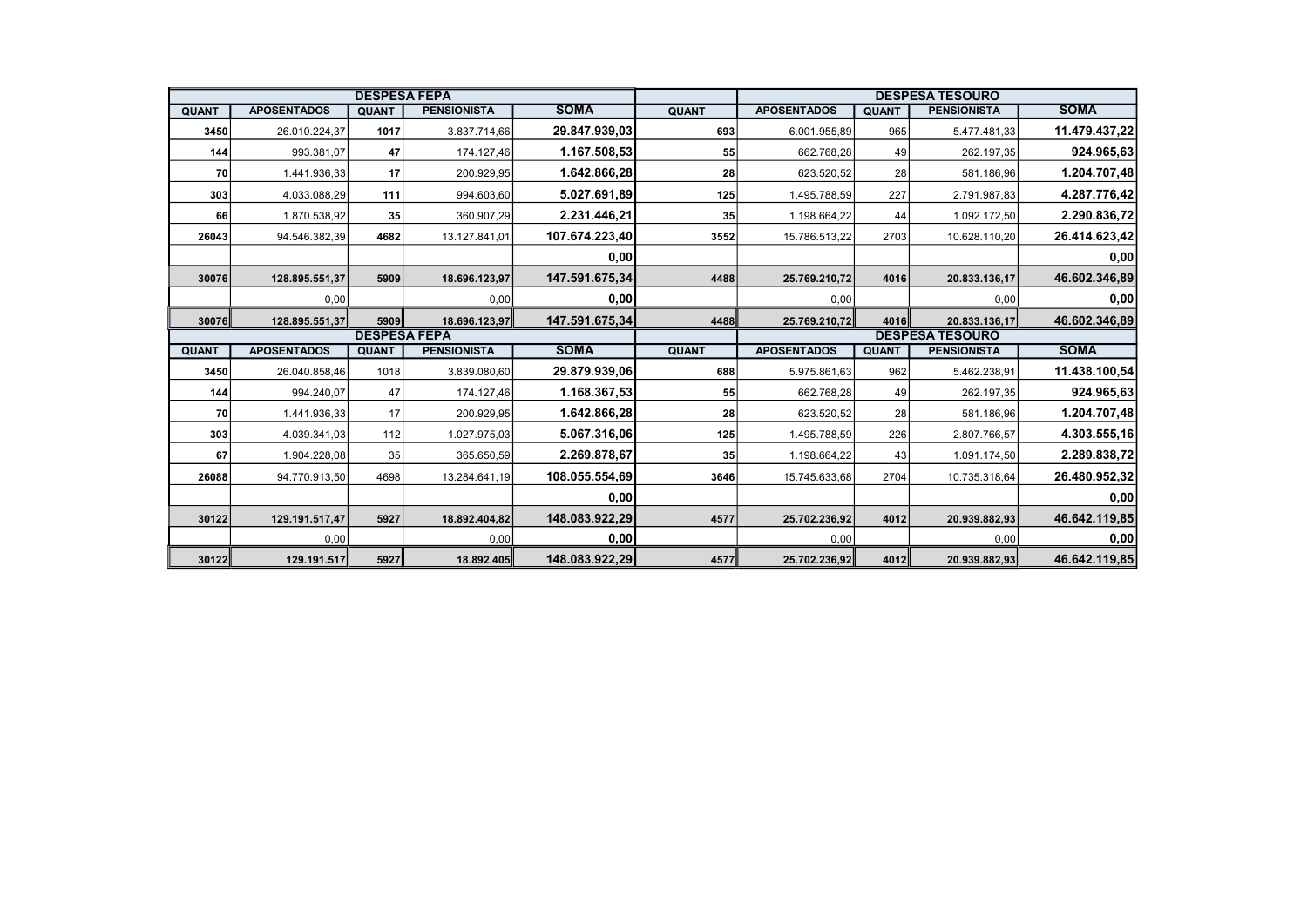| <b>DESPESA FEPA</b> |                    |              |                    |                |              | <b>DESPESA TESOURO</b> |              |                        |               |  |
|---------------------|--------------------|--------------|--------------------|----------------|--------------|------------------------|--------------|------------------------|---------------|--|
| <b>QUANT</b>        | <b>APOSENTADOS</b> | <b>QUANT</b> | <b>PENSIONISTA</b> | <b>SOMA</b>    | <b>QUANT</b> | <b>APOSENTADOS</b>     | <b>QUANT</b> | <b>PENSIONISTA</b>     | <b>SOMA</b>   |  |
| 3449                | 26.048.142,29      | 1017         | 3.809.813,85       | 29.857.956,14  | 683          | 5.931.440,99           | 960          | 5.457.795,70           | 11.389.236,69 |  |
| 144                 | 995.057,78         | 47           | 174.127,46         | 1.169.185,24   | 55           | 662.768,28             | 49           | 262.197,35             | 924.965,63    |  |
| 70                  | 1.441.936,33       | 17           | 200.929,95         | 1.642.866,28   | 28           | 623.520,52             | 28           | 581.186,96             | 1.204.707,48  |  |
| 306                 | 4.061.412,64       | 113          | 1.031.061,66       | 5.092.474,30   | 125          | 1.495.788,59           | 225          | 2.754.626,62           | 4.250.415,21  |  |
| 68                  | 1.937.662,55       | 35           | 365.650,59         | 2.303.313,14   | 35           | 1.198.664,22           | 43           | 1.091.174,50           | 2.289.838,72  |  |
| 26097               | 94.749.380,73      | 4715         | 13.357.767,31      | 108.107.148,04 | 3635         | 15.685.965,68          | 2709         | 10.674.315,73          | 26.360.281,41 |  |
|                     |                    |              |                    | 0,00           |              |                        |              |                        | 0,00          |  |
| 30134               | 129.233.592,32     | 5944         | 18.939.350,82      | 148.172.943,14 | 4561         | 25.598.148,28          | 4014         | 20.821.296,86          | 46.419.445,14 |  |
|                     | 0,00               |              | 0,00               | 0,00           |              | 0,00                   |              | 0,00                   | 0,00          |  |
| 30134               | 129.233.592,32     | 5944         | 18.939.350,82      | 148.172.943,14 | 4561         | 25.598.148,28          | 4014         | 20.821.296,86          | 46.419.445,14 |  |
| <b>DESPESA FEPA</b> |                    |              |                    |                |              |                        |              |                        |               |  |
|                     |                    |              |                    |                |              |                        |              | <b>DESPESA TESOURO</b> |               |  |
| <b>QUANT</b>        | <b>APOSENTADOS</b> | <b>QUANT</b> | <b>PENSIONISTA</b> | <b>SOMA</b>    | <b>QUANT</b> | <b>APOSENTADOS</b>     | <b>QUANT</b> | <b>PENSIONISTA</b>     | <b>SOMA</b>   |  |
| 3448                | 26.079.153,70      | 1025         | 3.987.090,35       | 30.066.244,05  | 680          | 5.915.758,79           | 959          | 5.450.677,85           | 11.366.436,64 |  |
| 144                 | 997.051,12         | 47           | 174.127,46         | 1.171.178,58   | 54           | 641.958,85             | 49           | 262.197,35             | 904.156,20    |  |
| 70                  | 1.574.370,34       | 17           | 210.647,28         | 1.785.017,62   | 27           | 662.512,29             | 28           | 586.752,77             | 1.249.265,06  |  |
| 306                 | 4.313.861,74       | 113          | 1.044.773,40       | 5.358.635,14   | 124          | 1.608.520,57           | 225          | 2.884.084,79           | 4.492.605,36  |  |
| 69                  | 1.957.780,95       | 35           | 365.650,59         | 2.323.431,54   | 35           | 1.198.664,22           | 43           | 1.091.174,50           | 2.289.838,72  |  |
| 26164               | 95.027.301,29      | 4757         | 13.671.053,05      | 108.698.354,34 | 3621         | 15.637.585,45          | 2720         | 10.925.118,30          | 26.562.703,75 |  |
|                     |                    |              |                    | 0,00           |              |                        |              |                        | 0,00          |  |
| 30201               | 129.949.519,14     | 5994         | 19.453.342,13      | 149.402.861.27 | 4541         | 25.665.000,17          | 4024         | 21.200.005.56          | 46.865.005,73 |  |
|                     | 0,00               |              | 0,00               | 0,00           |              | 0,00                   |              | 0.00                   | 0,00          |  |